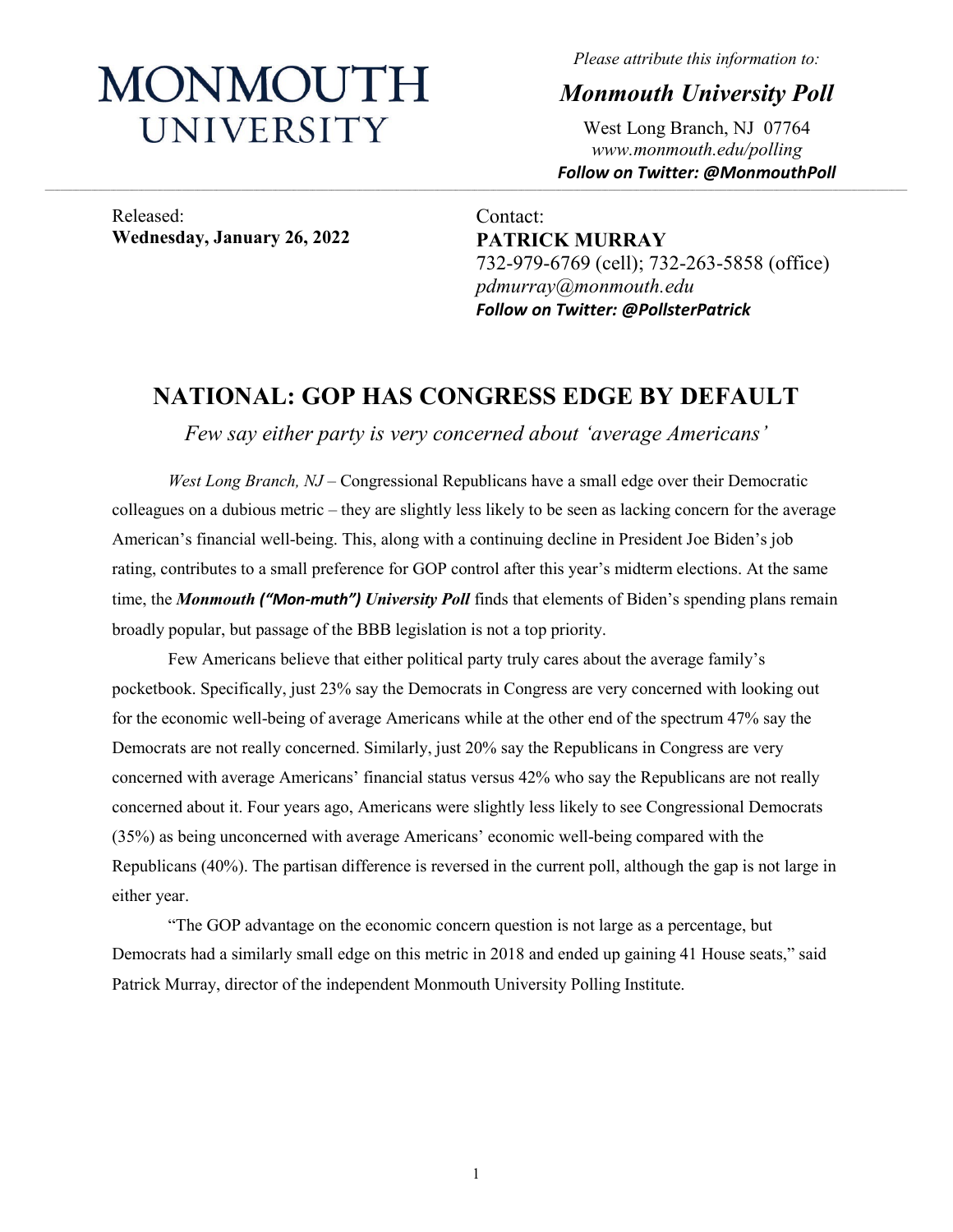The public is almost evenly split between saying they would rather see the Republicans (35%) or the Democrats (33%) in control of Congress. However, pushing those who initially say party control does not matter on which direction they lean adds 15% to the GOP column versus a smaller 10% for the Democrats. Just over half of the public (54%) says it is very important to have their preferred party in control of Congress. This number is slightly higher among those who want to retain Democratic control (61%) than among those who want a change to Republican control (56%).



Just 19% of the public approves of the job Congress is currently doing. Almost 3 in 4 (74%) disapprove – including 81% of Republicans and 59% of Democrats. Just 24% of Americans feel the country is headed in the right direction. Another warning sign for the party in power is a shift in selfreported partisan affiliation. Currently, 26% of American adults identify themselves as Democrats, a number that ranged from 30% to 34% in Monmouth polling throughout last year. Republican identifiers currently stand at 31% of the population, which is up from a range of 23% to 27% in 2021. Moreover, when these numbers are combined with independents who say they lean toward either party, Republicans (51%) have a decided advantage over Democrats (41%).

"Republicans have a default advantage heading into the midterms. Simply put, they are not currently in power. Voters who don't see much difference in the parties are going to be a key factor. That means the prospect of changing the congressional majority does not necessarily translate into hope that Washington will get any better," said Murray.

The public is divided on how productive the federal government would become if Republicans take control of Congress after this year's midterm elections. Similar percentages think Washington would get more done (27%) as say it would get less done (30%) under a GOP-led Congress. Another 41% say it would get the same amount done as it is doing now. Among those who prefer Republican leadership, 56% believe Congress would get more done under GOP control. Among those who want to retain Democratic leadership, 71% say it would get less done with the GOP. Among those who say party control does not matter (or only lean toward a party preference), though, the vast majority (65%) say Washington would get about the same amount done if Republicans take control as it does now under the Democrats.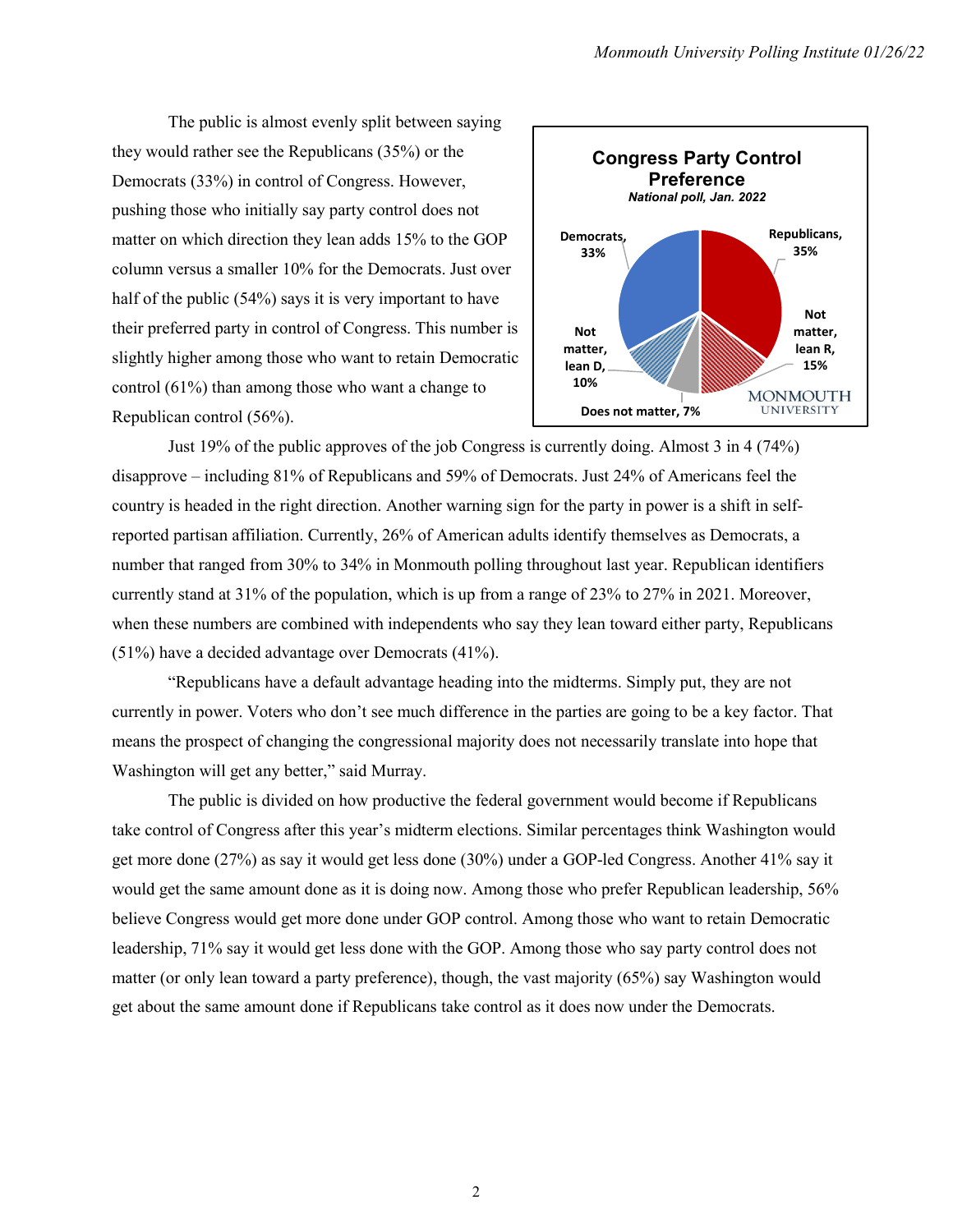The poll finds that opinion of how much the president is concerned about the average American is no better than views of the two congressional parties. Specifically, just 30% feel Biden is very concerned with looking out for the economic well-being of average Americans. On the other hand, nearly half (47%) of the public feels he is not really concerned. These numbers are similar to *Monmouth University Poll*

| <b>President Biden Job Rating</b>                     |                |                     |            |     |
|-------------------------------------------------------|----------------|---------------------|------------|-----|
| 54% 51% 54%                                           |                | 48% 48% 46% 50% 50% |            | 54% |
|                                                       |                |                     |            |     |
| 42% 41% 43% 44% 46% 42% 40% 39%<br>30%                |                |                     |            |     |
| Jan21 Mar21 Apr21 Jun21 Jul21 Sep21 Nov21 Dec21 Jan22 |                |                     |            |     |
| <b>MONMOUTH</b><br>UNIVERSITY                         | <b>Approve</b> |                     | Disapprove |     |

results to the same question about former President Donald Trump shortly before his midterm elections – 35% said Trump was very concerned while 46% said he was not really concerned [\(August 2018\)](https://www.monmouth.edu/polling-institute/reports/monmouthpoll_us_082218/#Question10). Biden currently holds a job performance rating of 39% approve and 54% disapprove. This marks another downward tick since his net job rating crossed into negative territory at the end of last year.

"Biden's go-to image during the campaign was 'Joe from Scranton.' The public view now is he's lost the connection to those working-class roots," said Murray.

Support for the plan to improve roads, bridges, trains, internet access, the power grid, and clean energy progress – basically the elements of the Bipartisan Infrastructure deal (BIF) that was passed last year – has ticked downward but still stands at a majority (63% now, from a high of 70% in July 2021).

Another plan to expand healthcare, childcare, paid leave and college tuition support – key elements of the currently stalled Build Back Better (BBB) legislation – retains fairly steady support  $(61\%)$ . Furthermore, most Americans (56%) continue to support the climate change funding part of the BBB bill.



A key problem for the BBB bill, though, is only 1 in 4 Americans (24%) – including less than half of Democrats (44%) – say that enacting it should be a top priority. A little over one-third (37%) say this legislation is important but there are more pressing matters for Congress to address, 9% say it is not really important to take up this bill right away, and 28% are opposed to its passage at all. These results are similar to December.

"Individual elements of Biden's spending plans remain broadly popular. It's the public relations part of the job that seems to be the bigger problem," said Murray.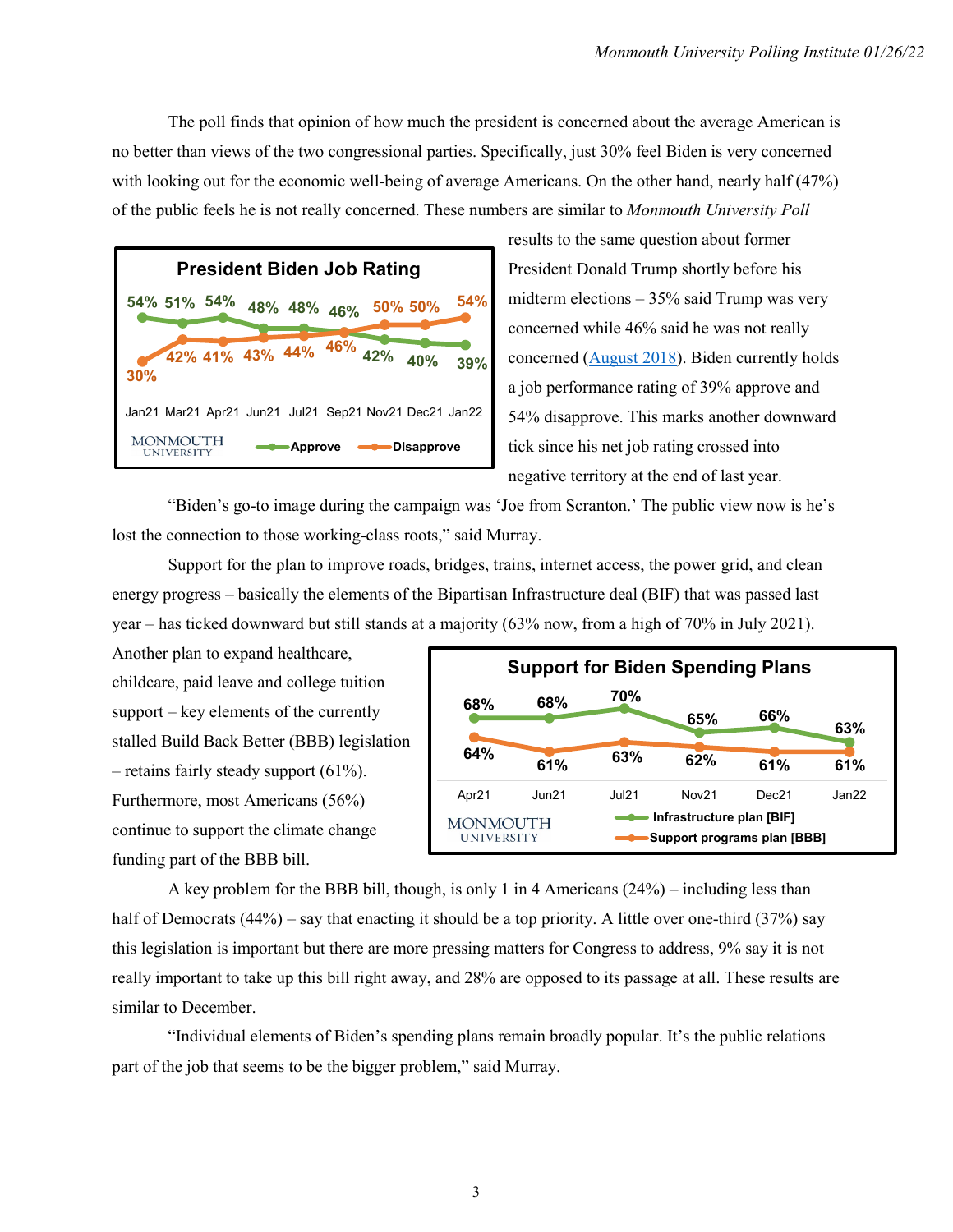The *Monmouth University Poll* was conducted by telephone from January 20 to 24, 2022 with

794 adults in the United States. The question results in this release have a margin of error of +/- 3.5 percentage points. The poll was conducted by the Monmouth University Polling Institute in West Long Branch, NJ.

## **QUESTIONS AND RESULTS**

(\* Some columns may not add to 100% due to rounding.)

#### 1. Do you approve or disapprove of the job Joe Biden is doing as president?

|                   |       |      | .     |       |       |       |       |       | . .   |
|-------------------|-------|------|-------|-------|-------|-------|-------|-------|-------|
| TREND:            | Jan.  | Dec. | Nov.  | Sept. | July  | June  | April | March | Jan.  |
|                   | 2022  | 2021 | 2021  | 2021  | 2021  | 2021  | 2021  | 2021  | 2021  |
| Approve           | 39%   | 40%  | 42%   | 46%   | 48%   | 48%   | 54%   | 51%   | 54%   |
| <b>Disapprove</b> | 54%   | 50%  | 50%   | 46%   | 44%   | 43%   | 41%   | 42%   | 30%   |
| (VOL) No opinion  | 7%    | 11%  | 9%    | 8%    | 8%    | 9%    | 5%    | 8%    | 16%   |
| (n)               | (794) | (808 | (811) | (802) | (804) | (810) | (800) | (802) | (809) |

#### 2. Do you approve or disapprove of the job the U.S. Congress is doing?

| TREND:                                   | Jan.                     | Dec.       | Nov.  | Sept.   | July    | June    | April    | March   | Jan.     |         |         |         |         |         |         |
|------------------------------------------|--------------------------|------------|-------|---------|---------|---------|----------|---------|----------|---------|---------|---------|---------|---------|---------|
|                                          | 2022                     | 2021       | 2021  | 2021    | 2021    | 2021    | 2021     | 2021    | 2021     |         |         |         |         |         |         |
| Approve                                  | 19%                      | 23%        | 18%   | 22%     | 23%     | 21%     | 35%      | 30%     | 35%      |         |         |         |         |         |         |
| Disapprove                               | 74%                      | 66%        | 70%   | 65%     | 62%     | 65%     | 56%      | 59%     | 51%      |         |         |         |         |         |         |
| (VOL) No opinion                         | 6%                       | 11%        | 12%   | 13%     | 15%     | 15%     | 9%       | 11%     | 14%      |         |         |         |         |         |         |
| (n)                                      | (794)                    | (808)      | (811) | (802)   | (804)   | (810)   | (800)    | (802)   | (809)    |         |         |         |         |         |         |
| TREND:                                   | Nov.                     | Early June | May   | April   | Feb.    | Jan.    | Dec.     | Nov.    | Sept.    | Aug.    | June    | May     | April   | March   | Jan.    |
| Continued                                | 2020                     | 2020       | 2020  | 2020    | 2020    | 2020    | 2019     | 2019    | 2019     | 2019    | 2019    | 2019    | 2019    | 2019    | 2019    |
| Approve                                  | 23%                      | 22%        | 32%   | 32%     | 20%     | 24%     | 22%      | 23%     | 21%      | 17%     | 19%     | 20%     | 24%     | 23%     | 18%     |
| Disapprove                               | 64%                      | 69%        | 55%   | 55%     | 69%     | 62%     | 65%      | 64%     | 68%      | 71%     | 69%     | 71%     | 62%     | 68%     | 72%     |
| (VOL) No opinion                         | 13%                      | 9%         | 13%   | 13%     | 11%     | 14%     | 13%      | 13%     | 11%      | 13%     | 12%     | 9%      | 14%     | 9%      | 10%     |
| (n)                                      | (810)                    | (807)      | (808) | (857)   | (902)   | (903)   | (903)    | (908)   | (1, 161) | (800)   | (751)   | (802)   | (801)   | (802)   | (805)   |
| TREND:                                   | Nov.                     | Aug.       | June  | April   | March   | Jan.    | Dec.     | Sept.   | Aug.     | July    | May     | March   | Jan.    |         |         |
| Continued                                | 2018                     | 2018       | 2018  | 2018    | 2018    | 2018    | 2017     | 2017    | 2017     | 2017    | 2017    | 2017    | 2017    |         |         |
| Approve                                  | 23%                      | 17%        | 19%   | 17%     | 18%     | 21%     | 16%      | 17%     | 18%      | 19%     | 19%     | 25%     | 23%     |         |         |
| Disapprove                               | 63%                      | 69%        | 67%   | 71%     | 72%     | 68%     | 65%      | 69%     | 69%      | 70%     | 68%     | 59%     | 66%     |         |         |
| (VOL) No opinion                         | 14%                      | 14%        | 14%   | 12%     | 11%     | 11%     | 19%      | 15%     | 13%      | 11%     | 13%     | 16%     | 11%     |         |         |
| (n)                                      | (802)                    | (805)      | (806) | (803)   | (803)   | (806)   | (806)    | (1,009) | (805)    | (800)   | (1,002) | (801)   | (801)   |         |         |
| TREND:                                   | Sept.                    | Aug.       | June  | March   | Jan.    | Dec.    | Oct.     | Sept.   | Aug.     | July    | June    | April   | Jan.    | Dec.    | July    |
| Continued                                | 2016*                    | 2016*      | 2016* | 2016    | 2016    | 2015    | 2015     | 2015    | 2015     | 2015    | 2015    | 2015    | 2015    | 2014    | 2013    |
| Approve                                  | 15%                      | 14%        | 17%   | 22%     | 17%     | 16%     | 17%      | 19%     | 18%      | 18%     | 19%     | 21%     | 18%     | 17%     | 14%     |
| Disapprove                               | 77%                      | 78%        | 76%   | 68%     | 73%     | 73%     | 71%      | 71%     | 72%      | 69%     | 71%     | 67%     | 70%     | 73%     | 76%     |
| (VOL) No opinion                         | 8%                       | 9%         | 7%    | 10%     | 10%     | 10%     | 12%      | 11%     | 11%      | 12%     | 10%     | 12%     | 11%     | 11%     | 10%     |
| (n)<br>$\overline{a}$<br>$\cdot$ $\cdot$ | (802)<br>$\cdot$ $\cdot$ | (803)      | (803) | (1,008) | (1,003) | (1,006) | (1, 012) | (1,009) | (1, 203) | (1,001) | (1,002) | (1,005) | (1,003) | (1,008) | (1,012) |

*\* Registered voters* 

## 3. Would you say things in the country are going in the right direction, or have they gotten off on the wrong track?

| TREND:                  | Jan.  | Dec.        | Nov.  | Sept. | July      | June       | April | March | Jan.  |      |      |
|-------------------------|-------|-------------|-------|-------|-----------|------------|-------|-------|-------|------|------|
|                         | 2022  | 2021        | 2021  | 2021  | 2021      | 2021       | 2021  | 2021  | 2021  |      |      |
| <b>Right direction</b>  | 24%   | 30%         | 31%   | 29%   | 38%       | 37%        | 46%   | 34%   | 42%   |      |      |
| Wrong track             | 71%   | 66%         | 64%   | 65%   | 56%       | 57%        | 50%   | 61%   | 51%   |      |      |
| (VOL) Depends           | 3%    | 1%          | 2%    | 4%    | 3%        | 3%         | 2%    | 4%    | 3%    |      |      |
| (VOL) Don't know        | 2%    | 3%          | 3%    | 2%    | 4%        | 3%         | 2%    | 2%    | 4%    |      |      |
| (n)                     | (794) | (808)       | (811) | (802) | (804)     | (810)      | (800) | (802) | (809) |      |      |
|                         |       |             |       |       |           |            |       |       |       |      |      |
|                         | Nov.  | Early Sept. | Aug.  |       | Late June | Early June | May   | April | March | Feb. | Jan. |
| <b>TREND: Continued</b> | 2020  | 2020        | 2020  |       | 2020      | 2020       | 2020  | 2020  | 2020  | 2020 | 2020 |
| <b>Right direction</b>  | 26%   | 27%         | 22%   |       | 18%       | 21%        | 33%   | 30%   | 39%   | 37%  | 37%  |
| Wrong track             | 68%   | 66%         | 72%   |       | 74%       | 74%        | 60%   | 61%   | 54%   | 57%  | 56%  |
| (VOL) Depends           | 4%    | 4%          | 4%    |       | 5%        | 4%         | 4%    | 5%    | 4%    | 6%   | 6%   |
| (VOL) Don't know        | 2%    | 3%          | 2%    |       | 3%        | 1%         | 3%    | 5%    | 3%    | 1%   | 1%   |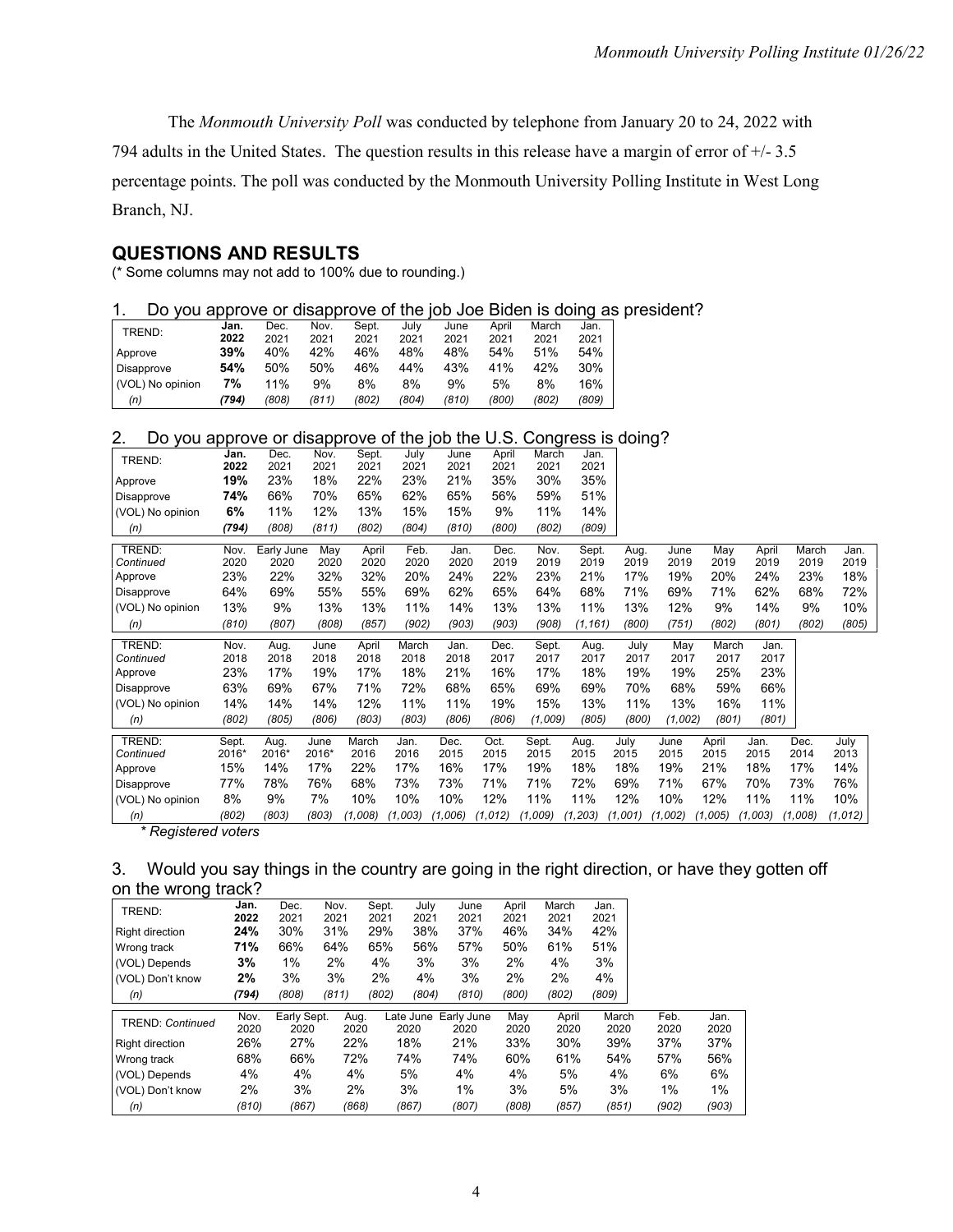| <b>TREND: Continued</b> | Dec.  | Nov.  | Sept.    | Aug.  | June  | May   | April   | March   | Nov.    | Aug.    | June    | April   | March | Jan.  |
|-------------------------|-------|-------|----------|-------|-------|-------|---------|---------|---------|---------|---------|---------|-------|-------|
|                         | 2019  | 2019  | 2019     | 2019  | 2019  | 2019  | 2019    | 2019    | 2018    | 2018    | 2018    | 2018    | 2018  | 2018  |
| <b>Right direction</b>  | 32%   | 30%   | 30%      | 28%   | 31%   | 29%   | 28%     | 29%     | 35%     | 35%     | 40%     | 33%     | 31%   | 37%   |
| Wrong track             | 56%   | 61%   | 61%      | 62%   | 62%   | 63%   | 62%     | 63%     | 55%     | 57%     | 53%     | 58%     | 61%   | 57%   |
| (VOL) Depends           | 8%    | 7%    | 6%       | 8%    | 6%    | 4%    | 7%      | 6%      | 7%      | 6%      | 3%      | 5%      | 6%    | 3%    |
| (VOL) Don't know        | 4%    | 2%    | 2%       | 2%    | 2%    | 3%    | 3%      | 2%      | 3%      | 3%      | 3%      | 4%      | 1%    | 3%    |
| (n)                     | (903) | (908) | (1, 161) | (800) | (751) | (802) | (801)   | (802)   | (802)   | (805)   | (806)   | (803)   | (803) | (806) |
|                         | Dec.  | Aug.  | May      | March | Jan.  | Aug.  | Oct.    | July    | June    | April   | Dec.    | July    |       |       |
| TREND: Continued        | 2017  | 2017  | 2017     | 2017  | 2017  | 2016* | 2015    | 2015    | 2015    | 2015    | 2014    | 2013    |       |       |
| <b>Right direction</b>  | 24%   | 32%   | 31%      | 35%   | 29%   | 30%   | 24%     | 28%     | 23%     | 27%     | 23%     | 28%     |       |       |
| Wrong track             | 66%   | 58%   | 61%      | 56%   | 65%   | 65%   | 66%     | 63%     | 68%     | 66%     | 69%     | 63%     |       |       |
| (VOL) Depends           | 7%    | 4%    | 5%       | 4%    | 4%    | 2%    | 6%      | 5%      | 5%      | 5%      | 5%      | 5%      |       |       |
| (VOL) Don't know        | 3%    | 5%    | 3%       | 5%    | 2%    | 3%    | 4%      | 3%      | 3%      | 2%      | 3%      | 4%      |       |       |
| (n)                     | (806) | (805) | (1,002)  | (801) | (801) | (803) | (1,012) | (1,001) | (1,002) | (1,005) | (1,008) | (1,012) |       |       |

*\* Registered voters*

4. Would you rather see the Republicans or the Democrats in control of Congress, or doesn't this matter to you? [*CHOICES WERE ROTATED*] [*If DOES NOT MATTER:* If you had to lean one way or the other would you pick the Republicans or the Democrats?]

|                          | Jan.<br>2022 |
|--------------------------|--------------|
| Republicans              | 35%          |
| Not matter, but lean Rep | 15%          |
| Democrats                | 33%          |
| Not matter, but lean Dem | 10%          |
| Does not matter, no lean | 7%           |
| (VOL) Don't know         | 0%           |
|                          |              |

5. Is it very important, somewhat important, or only a little important to have [Republicans/Democrats] in control of Congress? [*CHOICE READ FROM Q4*]

|                                                                       | Jan. |
|-----------------------------------------------------------------------|------|
|                                                                       | 2022 |
| Very important                                                        | 54%  |
| Somewhat important                                                    | 23%  |
| Only a little important                                               | 15%  |
| (VOL) Don't know / Does not matter<br>who controls Congress (from Q4) | 8%   |
| (n)                                                                   |      |

6. For each of the following people or groups, please tell me whether you think they are very concerned, somewhat concerned, or not really concerned with looking out for the economic well-being of average Americans? [*ITEMS WERE ROTATED*]

#### President Biden

| COMPARISON:          | <b>BIDEN</b> | <b>TRUMP</b> |
|----------------------|--------------|--------------|
|                      | Jan.         | Aug.         |
|                      | 2022         | 2018         |
| Very concerned       | 30%          | 35%          |
| Somewhat concerned   | 22%          | 17%          |
| Not really concerned | 47%          | 46%          |
| (VOL) Don't know     | $0\%$        | 2%           |
| (n)                  | 794)         | (805)        |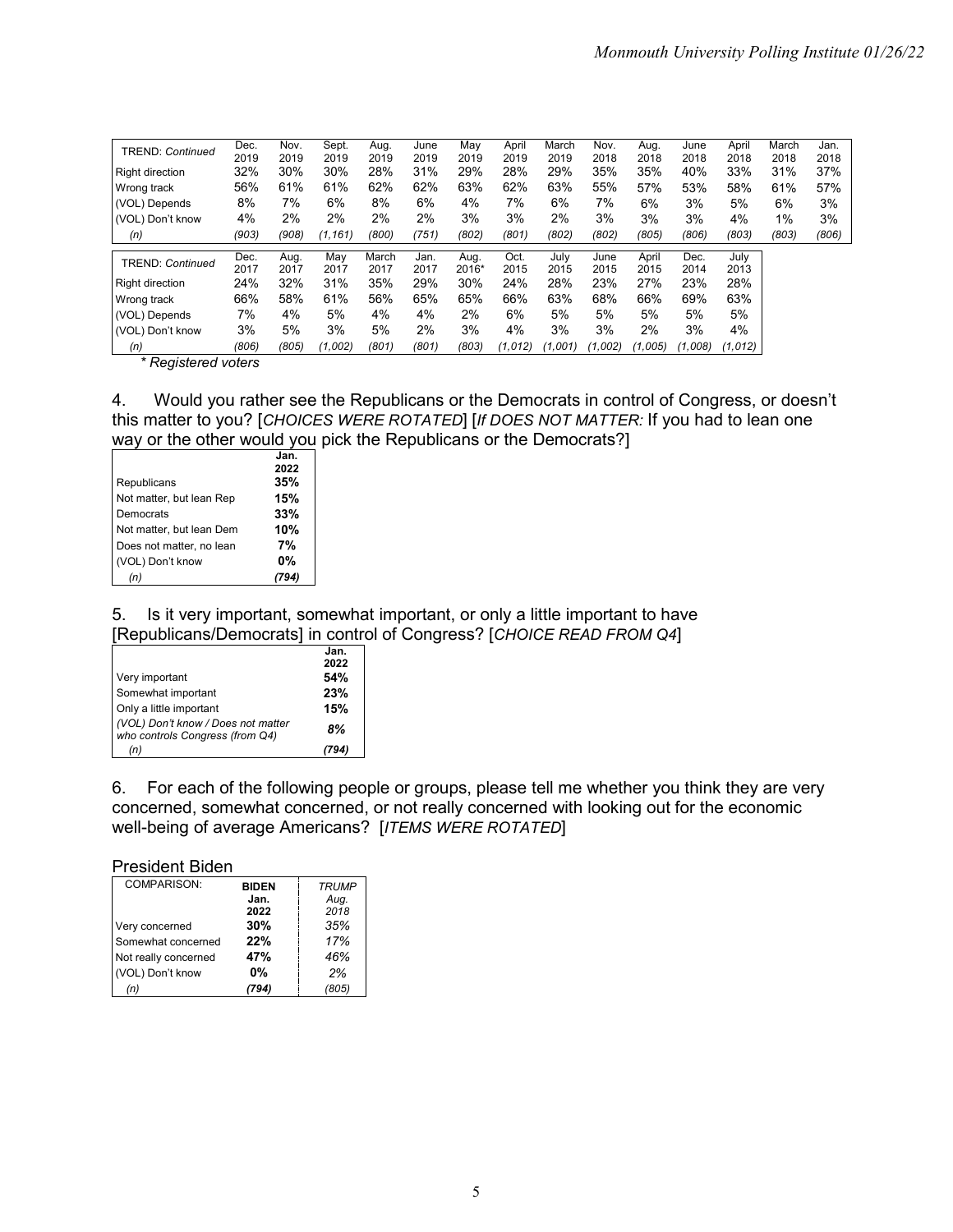## The Republicans in Congress

| TREND:               | Jan. | Aug.  |
|----------------------|------|-------|
|                      | 2022 | 2018  |
| Very concerned       | 20%  | 17%   |
| Somewhat concerned   | 37%  | 39%   |
| Not really concerned | 42%  | 40%   |
| (VOL) Don't know     | 1%   | 4%    |
| (n)                  | 794) | (805) |

#### The Democrats in Congress

| TREND:               | Jan.  | Aug.  |
|----------------------|-------|-------|
|                      | 2022  | 2018  |
| Very concerned       | 23%   | 22%   |
| Somewhat concerned   | 31%   | 38%   |
| Not really concerned | 47%   | 35%   |
| (VOL) Don't know     | $0\%$ | 5%    |
| (n)                  | (794) | (805) |

President Biden proposed a couple of multi-trillion dollar spending plans last year.

7. An infrastructure plan was passed by Congress for spending on roads, bridges and trains, internet access, power grid improvements, and clean energy projects. In general, do you support or oppose this plan? [Is that strongly or somewhat support/oppose?]

| . .              |              |                |                | ັ              |                | . .              | . .            |
|------------------|--------------|----------------|----------------|----------------|----------------|------------------|----------------|
| TREND:           | Jan.<br>2022 | Dec.<br>2021** | Nov.<br>2021** | July<br>2021** | June<br>2021** |                  | April<br>2021* |
| Strongly support | 40%          | 42%            | 44%            | 51%            | 49%            |                  | 68%            |
| Somewhat support | 23%          | 24%            | 21%            | 19%            | 19%            | Support          |                |
| Somewhat oppose  | 9%           | 9%             | 8%             | 8%             | 8%             |                  |                |
| Strongly oppose  | 26%          | 22%            | 23%            | 21%            | 21%            | Oppose           | 29%            |
| (VOL) Don't know | 2%           | 3%             | 3%             | 2%             | 3%             | (VOL) Don't know | 3%             |
| (n)              | (794)        | (808)          | (811)          | (804)          | (810)          | (n)              | (800)          |

*\*\* Question wording was "[One is/The other is] an infrastructure plan to be spent on…"*

*\* April 2021 wording was "President Biden recently proposed a \$2 trillion infrastructure plan…"*

| 8. Another plan that is still being considered by Congress would expand access to healthcare     |
|--------------------------------------------------------------------------------------------------|
| and childcare, and provide paid leave and college tuition support. In general, do you support or |
| oppose this plan? [Is that strongly or somewhat support/oppose?]                                 |

| TREND:                 | Jan.  | Dec.   | Nov.   | July   | June     |                                                                          | April |
|------------------------|-------|--------|--------|--------|----------|--------------------------------------------------------------------------|-------|
|                        | 2022  | 2021** | 2021** | 2021** | $2021**$ |                                                                          | 2021* |
| Strongly support       | 42%   | 42%    | 45%    | 47%    | 41%      |                                                                          | 64%   |
| Somewhat support       | 19%   | 19%    | 17%    | 16%    | 20%      | Support                                                                  |       |
| Somewhat oppose        | 8%    | 8%     | 7%     | 8%     | 10%      |                                                                          |       |
| Strongly oppose        | 28%   | 27%    | 28%    | 27%    | 24%      | Oppose                                                                   | 34%   |
| (VOL) Don't know       | 2%    | 4%     | 4%     | 2%     | 5%       | (VOL) Don't know                                                         | 2%    |
| (n)                    | (794) | (808)  | (811)  | (804)  | (810)    | (n)                                                                      | (800) |
| $+$ $ +$ $ +$ $+$ $ -$ |       |        |        |        |          | $\mathcal{L}$ . The state of $\mathcal{L}$ is the state of $\mathcal{L}$ | 77    |

*\*\* Question wording was "[One is/The other is] a plan to expand access to…"*

*\* April 2021 wording was "Biden is also expected to propose a large spending plan …"*

9. The plan to expand healthcare and other forms of support also includes a significant amount of money to deal with climate change. In general, do you support or oppose the climate change part of the plan? [Is that strongly or somewhat support/oppose?]

| TREND:           | Jan. | Dec.  | Nov.  |
|------------------|------|-------|-------|
|                  | 2022 | 2021  | 2021  |
| Strongly support | 40%  | 42%   | 47%   |
| Somewhat support | 16%  | 14%   | 13%   |
| Somewhat oppose  | 8%   | 11%   | 7%    |
| Strongly oppose  | 33%  | 31%   | 31%   |
| (VOL) Don't know | 3%   | 3%    | 3%    |
| (n)              | 794) | (808) | (811) |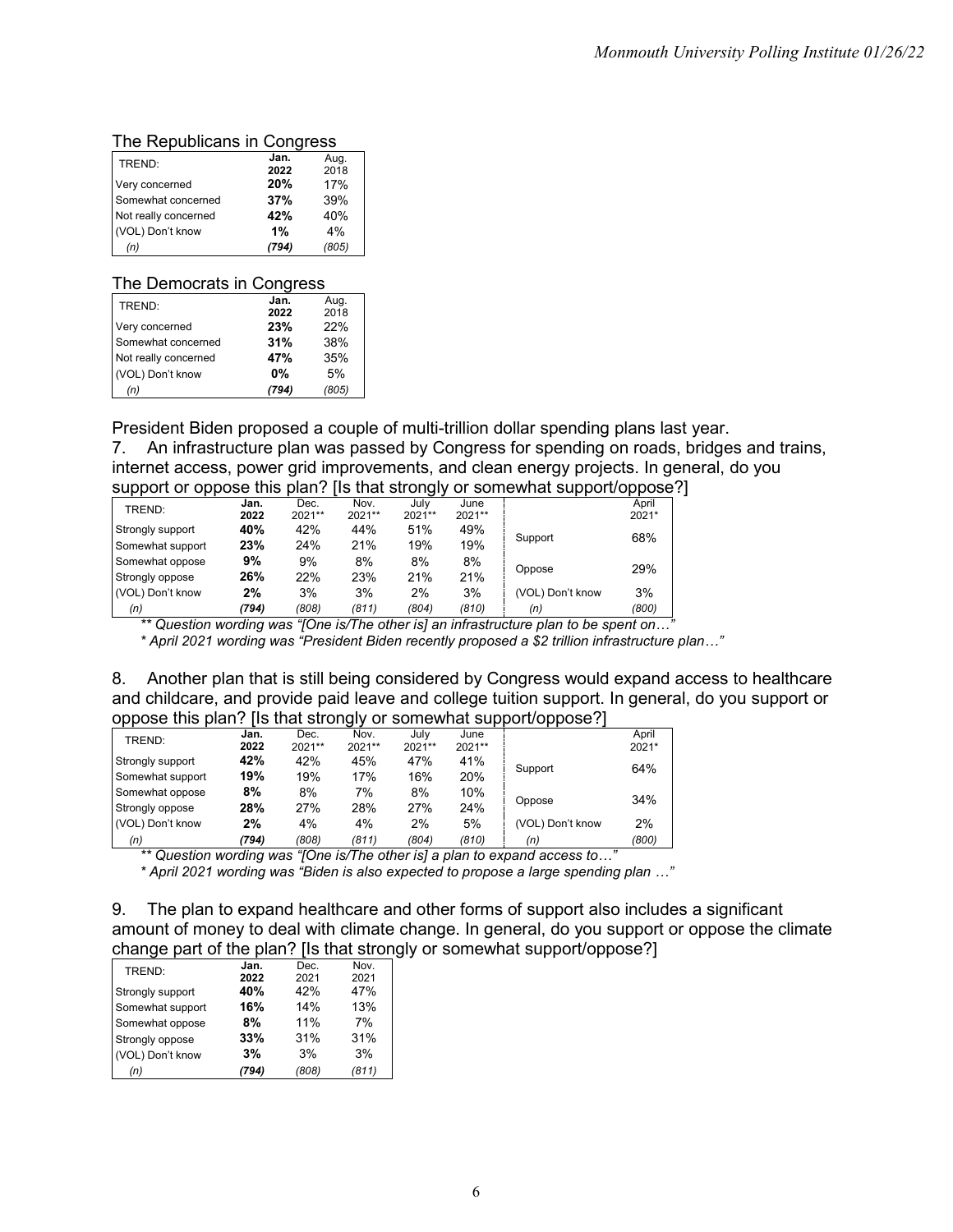10. The bill on support programs and climate change passed the House, but still awaits action in the Senate. How important is it for Congress to enact this bill into law? Do you feel this should be the top priority; that it is important but there are other more pressing matters for Congress to deal with; that it is not really important to take up right away, or that it should not be passed at all?

| TREND:                          | Jan.<br>2022 | Dec.<br>2021 |
|---------------------------------|--------------|--------------|
|                                 | 24%          | 28%          |
| Top priority                    |              |              |
| Important, but other priorities | 37%          | 33%          |
| Not really important            | 9%           | 9%           |
| Should not be passed at all     | 28%          | 26%          |
| (VOL) Don't know                | 2%           | 3%           |
| (n)                             | (794)        | (808)        |

11. Democrats currently control Congress. If Republicans take control of Congress after this year's midterm elections, do you think Washington would get more done, less done, or about the same amount done as it is doing now?

|                  | Jan.  |
|------------------|-------|
|                  | 2022  |
| More             | 27%   |
| Less             | 30%   |
| About the same   | 41%   |
| (VOL) Don't know | 2%    |
| (n)              | (794) |
|                  |       |

[*Q12-42 held for future release.*]

# **METHODOLOGY**

The *Monmouth University Poll* was sponsored and conducted by the Monmouth University Polling Institute from January 20 to 24, 2022 with a probability-based national random sample of 794 adults age 18 and older. This includes 267 contacted by a live interviewer on a landline telephone and 527 contacted by a live interviewer on a cell phone, in English. Telephone numbers were selected through a mix of random digit dialing and list-based sampling. Landline respondents were selected with a modified Troldahl-Carter youngest adult household screen. Interviewing services were provided by Braun Research, with sample obtained from Dynata (RDD, n=476), Aristotle (list, n=119) and a panel of prior Monmouth poll participants (n=199). Monmouth is responsible for all aspects of the survey design, data weighting and analysis. The full sample is weighted for region, age, education, gender and race based on US Census information (ACS 2018 one-year survey). For results based on this sample, one can say with 95% confidence that the error attributable to sampling has a maximum margin of plus or minus 3.5 percentage points (unadjusted for sample design). Sampling error can be larger for sub-groups (see table below). In addition to sampling error, one should bear in mind that question wording and practical difficulties in conducting surveys can introduce error or bias into the findings of opinion polls.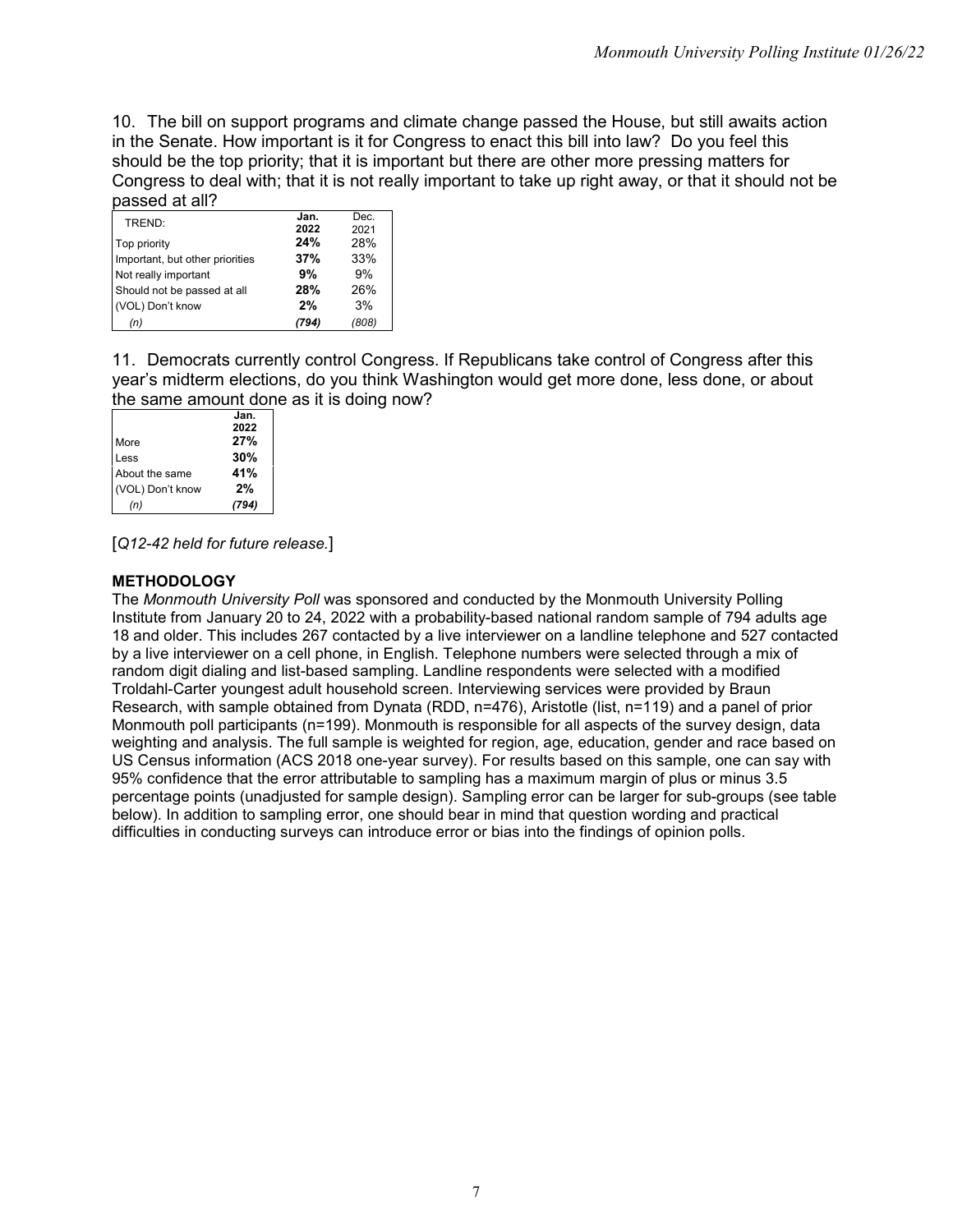| <b>DEMOGRAPHICS</b> (weighted) |           |                            |            |              |
|--------------------------------|-----------|----------------------------|------------|--------------|
| Self-Reported                  |           |                            |            |              |
| 31% Republican                 |           |                            |            |              |
| 43% Independent                |           |                            |            |              |
| 26% Democrat                   |           |                            |            |              |
|                                |           |                            |            |              |
| 49% Male                       |           |                            |            |              |
| 51% Female                     |           |                            |            |              |
|                                |           |                            |            |              |
| 30% 18-34                      |           |                            |            |              |
| 33% 35-54                      |           |                            |            |              |
| 38% 55+                        |           |                            |            |              |
|                                |           |                            |            |              |
| 63% White                      |           |                            |            |              |
| 12% Black                      |           |                            |            |              |
| 16% Hispanic                   |           |                            |            |              |
| 9% Asian/Other                 |           |                            |            |              |
|                                |           |                            |            |              |
| 68% No degree                  |           |                            |            |              |
| 32% 4 year degree              |           |                            |            |              |
| <b>MARGIN OF ERROR</b>         |           |                            |            |              |
|                                |           |                            | unweighted | moe          |
|                                |           |                            | sample     | $(+/-)$      |
| TOTAL                          |           |                            | 794        | 3.5%         |
| <b>REGISTERED VOTER</b>        | Yes       |                            | 735        | 3.6%         |
|                                | No        |                            | 59         | 12.8%        |
| <i>SELF-REPORTED</i>           |           | Republican                 | 242        | 6.3%         |
| PARTY ID                       |           | Independent                | 340        | 5.3%         |
|                                |           | Democrat                   | 206        | 6.8%         |
| <b>IDEOLOGY</b>                | Liberal   |                            | 170        | 7.5%         |
|                                |           | Moderate                   | 294        | 5.7%         |
|                                |           | Conservative               | 308        | 5.6%         |
| GENDER                         | Male      |                            | 396        | 4.9%         |
|                                | Female    |                            | 398        | 4.9%         |
| AGE                            | 18-34     |                            | 105        | 9.6%         |
|                                | $35 - 54$ |                            | 268        | 6.0%         |
|                                | $55+$     |                            | 416        | 4.8%         |
| <b>CHILDREN IN HOME</b>        | Yes       |                            | 187        | 7.2%         |
|                                | No        |                            | 601        | 4.0%         |
| RACE                           |           | White, non-Hispanic        | 601<br>169 | 4.0%         |
| <b>COLLEGE GRADUATE</b>        | Other     |                            | 402        | 7.5%<br>4.9% |
|                                |           | No degree<br>4 year degree | 388        | 5.0%         |
| <b>WHITE COLLEGE</b>           |           | White, no degree           | 307        | 5.6%         |
|                                |           | White, 4 year degree       | 294        | 5.7%         |
| <b>INCOME</b>                  | $<$ \$50K |                            | 231        | 6.5%         |
|                                |           | \$50 to <\$100K            | 238        | 6.4%         |
|                                | \$100K+   |                            | 273        | 5.9%         |
|                                |           |                            |            |              |

**###**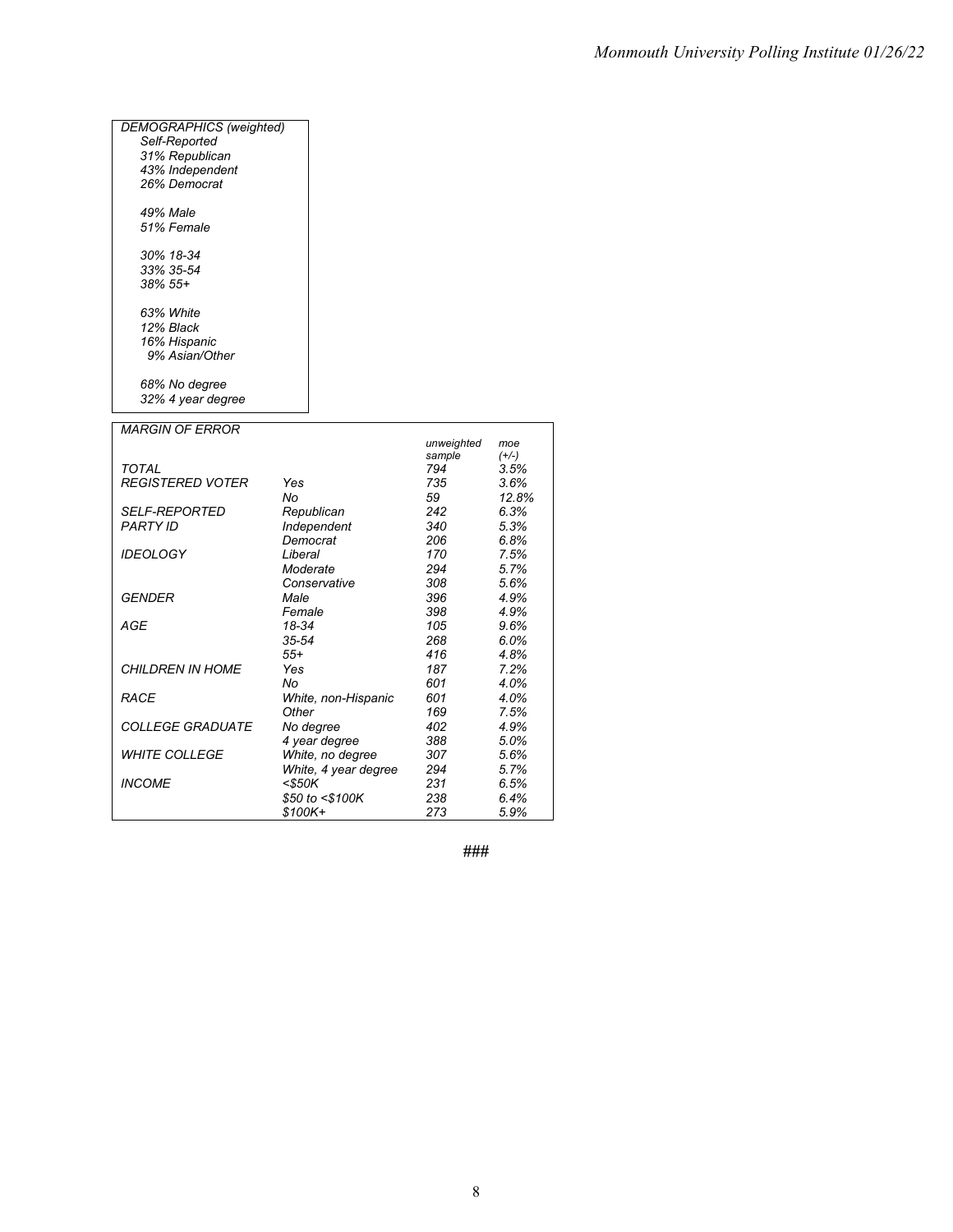|                                                                     |                 | <b>TOTAL</b>        |                | <b>REGISTERED TO</b><br><b>VOTE</b> |                      | PARTY ID  |               |                         | POLITICAL IDEOLOGY |                     |
|---------------------------------------------------------------------|-----------------|---------------------|----------------|-------------------------------------|----------------------|-----------|---------------|-------------------------|--------------------|---------------------|
|                                                                     |                 |                     | Yes            | No                                  | Rep                  | Ind       | Dem           | Lib                     | Mod                | Con                 |
| 1. Do you approve or disapprove<br>of the job Joe Biden is doing as | Approve         | 39%                 | 38%            | 41%                                 | 9%                   | 32%       | 85%           | 70%                     | 45%                | 13%                 |
| president?                                                          | Disapprove      | 54%                 | 55%            | 52%                                 | 90%                  | 57%       | 8%            | 25%                     | 44%                | 83%                 |
|                                                                     | [VOL] Dont know | 7%                  | 7%             | 7%                                  | 2%                   | 11%       | 7%            | 5%                      | 11%                | 4%                  |
|                                                                     |                 | <b>GENDER</b>       |                |                                     | AGE 3-WAY            |           |               | CHILDREN IN HOME        | <b>RACE</b>        |                     |
|                                                                     |                 | Male                | Female         | 18-34                               | 35-54                | $55+$     | Yes           | No                      | White<br>non-Hisp  | Hsp-Blk-<br>Asn-Oth |
| 1. Do you approve or disapprove                                     | Approve         | 34%                 | 43%            | 34%                                 | 41%                  | 41%       | 36%           | 40%                     | 34%                | 48%                 |
| of the job Joe Biden is doing as<br>president?                      | Disapprove      | 59%                 | 50%            | 56%                                 | 52%                  | 55%       | 57%           | 54%                     | 60%                | 44%                 |
|                                                                     | [VOL] Dont know | 7%                  | 7%             | 10%                                 | 7%                   | 4%        | 7%            | 6%                      | 6%                 | 8%                  |
|                                                                     |                 | <b>COLLEGE GRAD</b> |                | DEGREE                              | <b>WHITE COLLEGE</b> |           | <b>INCOME</b> |                         |                    |                     |
|                                                                     |                 | <b>No</b><br>degree | 4 yr<br>degree | White no<br>degree                  | White<br>college     | $<$ \$50K | \$50-100K     | \$100K+                 |                    |                     |
| 1. Do you approve or disapprove                                     | Approve         | 32%                 | 52%            | 24%                                 | 52%                  | 40%       | 40%           | 37%                     |                    |                     |
| of the job Joe Biden is doing as<br>president?                      | Disapprove      | 59%                 | 44%            | 68%                                 | 46%                  | 53%       | 51%           | 60%                     |                    |                     |
|                                                                     | [VOL] Dont know | 8%                  | 3%             | 8%                                  | 2%                   | 7%        | 9%            | 2%                      |                    |                     |
|                                                                     |                 |                     |                | <b>REGISTERED TO</b>                |                      |           |               |                         |                    |                     |
|                                                                     |                 | <b>TOTAL</b>        |                | <b>VOTE</b>                         |                      | PARTY ID  |               |                         | POLITICAL IDEOLOGY |                     |
|                                                                     |                 |                     | Yes            | No                                  | Rep                  | Ind       | Dem           | Lib                     | Mod                | Con                 |
| 2. Do you approve or disapprove<br>of the job the U.S. Congress is  | Approve         | 19%                 | 18%            | 28%                                 | 13%                  | 15%       | 34%           | 26%                     | 21%                | 15%                 |
| doing?                                                              | Disapprove      | 74%                 | 76%            | 61%                                 | 81%                  | 79%       | 59%           | 70%                     | 70%                | 82%                 |
|                                                                     | [VOL] Dont know | 6%                  | 6%             | 10%                                 | 6%                   | 6%        | 7%            | 4%                      | 9%                 | 4%                  |
|                                                                     |                 | <b>GENDER</b>       |                |                                     | AGE 3-WAY            |           |               | <b>CHILDREN IN HOME</b> | <b>RACE</b>        |                     |
|                                                                     |                 | Male                | Female         | 18-34                               | 35-54                | $55+$     | Yes           | No                      | White<br>non-Hisp  | Hsp-Blk-<br>Asn-Oth |
| 2. Do you approve or disapprove                                     | Approve         | 16%                 | 23%            | 20%                                 | 23%                  | 16%       | 27%           | 17%                     | 14%                | 29%                 |
| of the job the U.S. Congress is<br>doing?                           | Disapprove      | 80%                 | 69%            | 72%                                 | 71%                  | 79%       | 69%           | 77%                     | 83%                | 61%                 |
|                                                                     | [VOL] Dont know | 5%                  | 8%             | 8%                                  | 6%                   | 5%        | 5%            | 7%                      | 4%                 | 10%                 |
|                                                                     |                 |                     |                |                                     | <b>WHITE COLLEGE</b> |           |               |                         |                    |                     |
|                                                                     |                 | <b>COLLEGE GRAD</b> |                | <b>DEGREE</b>                       |                      |           | <b>INCOME</b> |                         |                    |                     |
|                                                                     |                 | <b>No</b><br>degree | 4 yr<br>degree | White no<br>degree                  | White<br>college     | $<$ \$50K | \$50-100K     | $$100K+$                |                    |                     |
| 2. Do you approve or disapprove<br>of the job the U.S. Congress is  | Approve         | 20%                 | 17%            | 14%                                 | 13%                  | 20%       | 16%           | 17%                     |                    |                     |
| doing?                                                              | Disapprove      | 73%                 | 78%            | 83%                                 | 83%                  | 74%       | 76%           | 78%                     |                    |                     |
|                                                                     | [VOL] Dont know | 7%                  | 5%             | 3%                                  | 5%                   | 6%        | 8%            | 5%                      |                    |                     |
|                                                                     |                 |                     |                |                                     |                      |           |               |                         |                    |                     |

Monmouth University Poll -- NATIONAL -- 1/26/22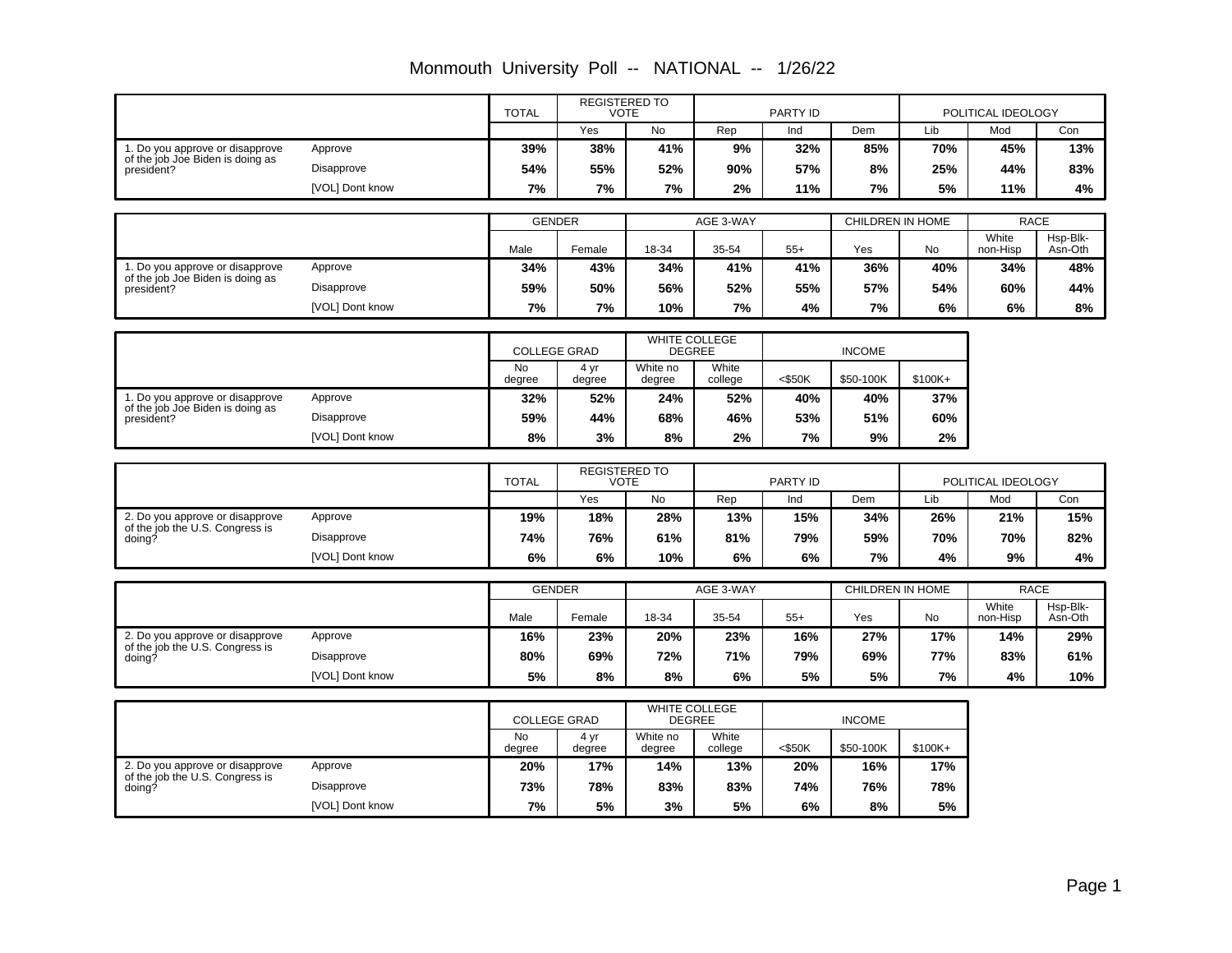|                                                                      |                          | <b>TOTAL</b>        |                     | <b>REGISTERED TO</b><br><b>VOTE</b> |                                | <b>PARTY ID</b> |                         | POLITICAL IDEOLOGY |                   |                         |
|----------------------------------------------------------------------|--------------------------|---------------------|---------------------|-------------------------------------|--------------------------------|-----------------|-------------------------|--------------------|-------------------|-------------------------|
|                                                                      |                          |                     | Yes                 | No                                  | Rep                            | Ind             | Dem                     | Lib                | Mod               | Con                     |
| 3. Would you say things in the                                       | <b>Right direction</b>   | 24%                 | 23%                 | 27%                                 | 8%                             | 16%             | 54%                     | 34%                | 31%               | 10%                     |
| country are going in the right<br>direction, or have they gotten off | Wrong track              | 71%                 | 71%                 | 68%                                 | 91%                            | 76%             | 39%                     | 56%                | 62%               | 89%                     |
| on the wrong track?                                                  | (VOL) Depends            | 3%                  | 4%                  | 2%                                  | 1%                             | 5%              | 5%                      | 9%                 | 3%                | 0%                      |
|                                                                      | [VOL] Dont know          | 2%                  | 2%                  | 3%                                  | 0%                             | 3%              | 3%                      | 2%                 | 4%                | 0%                      |
|                                                                      |                          |                     |                     |                                     |                                |                 |                         |                    |                   |                         |
|                                                                      |                          |                     | <b>GENDER</b>       |                                     | AGE 3-WAY                      |                 | <b>CHILDREN IN HOME</b> |                    | <b>RACE</b>       |                         |
|                                                                      |                          | Male                | Female              | 18-34                               | 35-54                          | $55+$           | Yes                     | No                 | White<br>non-Hisp | Hsp-Blk-<br>Asn-Oth     |
| 3. Would you say things in the<br>country are going in the right     | <b>Right direction</b>   | 21%                 | 26%                 | 19%                                 | 28%                            | 23%             | 24%                     | 23%                | 20%               | 30%                     |
| direction, or have they gotten off                                   | Wrong track              | 72%                 | 70%                 | 73%                                 | 68%                            | 72%             | 73%                     | 70%                | 76%               | 63%                     |
| on the wrong track?                                                  | (VOL) Depends            | 4%                  | 3%                  | 7%                                  | 1%                             | 3%              | 1%                      | 4%                 | 3%                | 5%                      |
|                                                                      | [VOL] Dont know          | 3%                  | 1%                  | 1%                                  | 3%                             | 2%              | 2%                      | 2%                 | 2%                | 2%                      |
|                                                                      |                          |                     |                     |                                     |                                |                 |                         |                    |                   |                         |
|                                                                      |                          |                     | <b>COLLEGE GRAD</b> |                                     | WHITE COLLEGE<br><b>DEGREE</b> |                 | <b>INCOME</b>           |                    |                   |                         |
|                                                                      |                          | <b>No</b><br>degree | 4 yr<br>degree      | White no<br>degree                  | White<br>college               | $<$ \$50K       | \$50-100K               | $$100K+$           |                   |                         |
| 3. Would you say things in the                                       | <b>Right direction</b>   | 21%                 | 29%                 | 15%                                 | 28%                            | 22%             | 22%                     | 23%                |                   |                         |
| country are going in the right<br>direction, or have they gotten off | Wrong track              | 74%                 | 64%                 | 81%                                 | 66%                            | 72%             | 71%                     | 73%                |                   |                         |
| on the wrong track?                                                  | (VOL) Depends            | 4%                  | 3%                  | 3%                                  | 3%                             | 5%              | 4%                      | 2%                 |                   |                         |
|                                                                      | [VOL] Dont know          | 1%                  | 3%                  | 1%                                  | 3%                             | 1%              | 4%                      | 3%                 |                   |                         |
|                                                                      |                          |                     |                     | <b>REGISTERED TO</b>                |                                |                 |                         |                    |                   |                         |
|                                                                      |                          | <b>TOTAL</b>        |                     | <b>VOTE</b>                         |                                | <b>PARTY ID</b> |                         | POLITICAL IDEOLOGY |                   |                         |
|                                                                      |                          |                     | Yes                 | <b>No</b>                           | Rep                            | Ind             | Dem                     | Lib                | Mod               | Con                     |
| 4. Would you rather see the<br>Republicans or the Democrats in       | Republicans              | 35%                 | 37%                 | 20%                                 | 71%                            | 30%             | 2%                      | 9%                 | 24%               | 65%                     |
| control of Congress, or doesnt this<br>matter to you? [with leaners] | Not matter, but lean R   | 15%                 | 14%                 | 19%                                 | 21%                            | 18%             | 2%                      | 3%                 | 21%               | 16%                     |
| [Parties were rotated]                                               | Democrats                | 33%                 | 34%                 | 25%                                 | 2%                             | 27%             | 78%                     | 72%                | 33%               | 6%                      |
|                                                                      | Not matter, but lean D   | 10%                 | 9%                  | 16%                                 | 3%                             | 12%             | 16%                     | 13%                | 10%               | 7%                      |
|                                                                      | Does not matter, no lean | 7%                  | 6%                  | 20%                                 | 3%                             | 13%             | 1%                      | 2%                 | 11%               | 5%                      |
|                                                                      | [VOL] Dont know          | 0%                  | 1%                  | 0%                                  | $0\%$                          | 1%              | 0%                      | 0%                 | 1%                | 0%                      |
|                                                                      |                          |                     |                     |                                     |                                |                 |                         |                    |                   |                         |
|                                                                      |                          |                     | <b>GENDER</b>       |                                     | AGE 3-WAY                      |                 | <b>CHILDREN IN HOME</b> |                    | White             | <b>RACE</b><br>Hsp-Blk- |
|                                                                      |                          | Male                | Female              | 18-34                               | 35-54                          | $55+$           | Yes                     | <b>No</b>          | non-Hisp          | Asn-Oth                 |
| 4. Would you rather see the                                          | <b>Republicans</b>       | 39%                 | 32%                 | 32%                                 | 31%                            | 41%             | 41%                     | 33%                | 44%               | 20%                     |

**1% 0% 0% 1% 1% 1% 0% 0% 1% 6% 8% 8% 6% 8% 8% 7% 5% 10% 8% 11% 13% 11% 6% 10% 10% 5% 18% 30% 36% 31% 33% 33% 28% 35% 31% 36% 16% 13% 16% 18% 11% 12% 15% 13% 16% 39% 32% 32% 31% 41% 41% 33% 44% 20%**

Not matter, but lean R

Not matter, but lean D Does not matter, no lean [VOL] Dont know

Democrats

4. Would you rather see the Republicans or the Democrats in control of Congress, or doesnt this matter to you? [with leaners]

[Parties were rotated]

Monmouth University Poll -- NATIONAL -- 1/26/22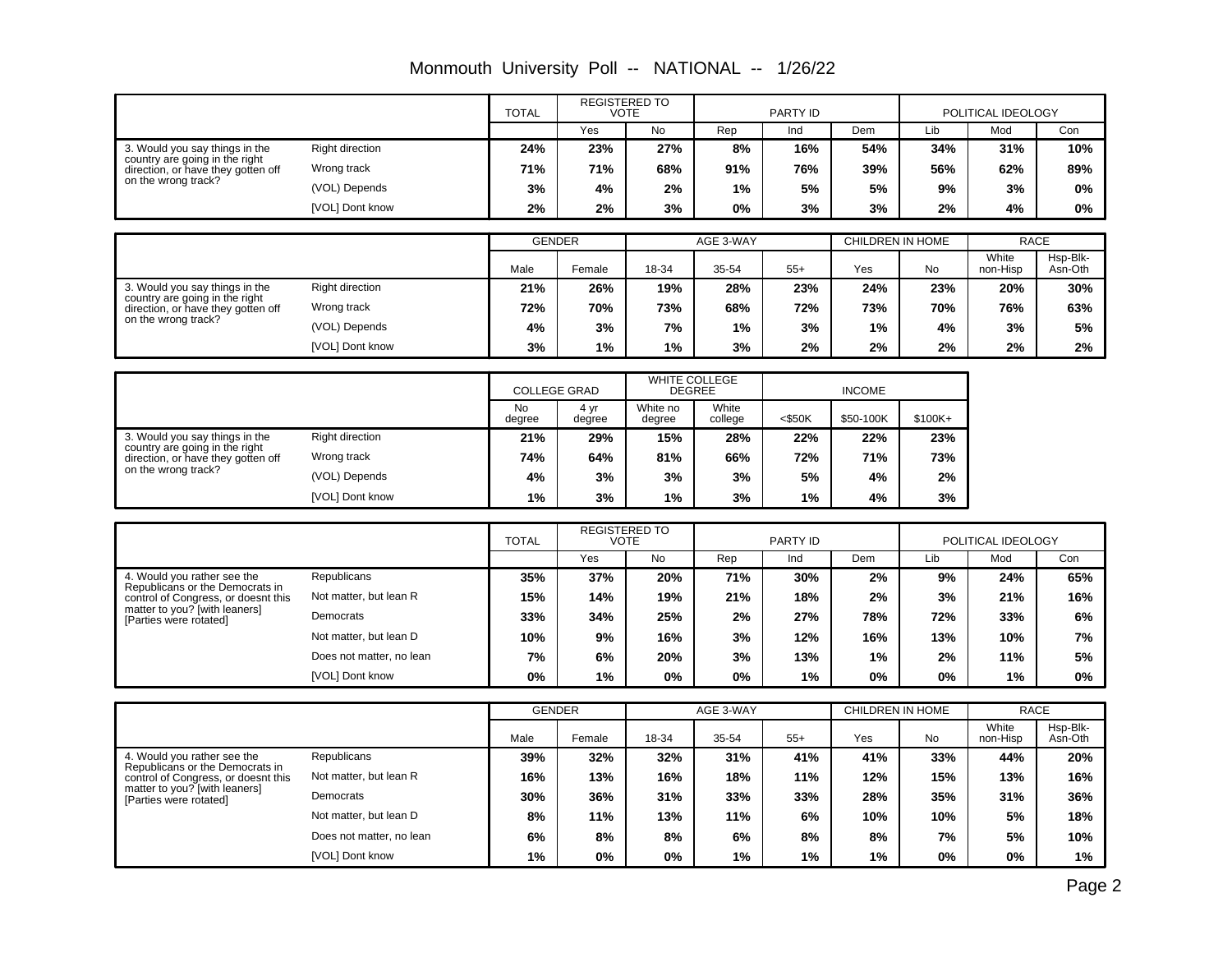|                                                                           |                                          | <b>COLLEGE GRAD</b>  |                | <b>WHITE COLLEGE</b><br><b>DEGREE</b> |                  | <b>INCOME</b> |                  |         |                      |          |
|---------------------------------------------------------------------------|------------------------------------------|----------------------|----------------|---------------------------------------|------------------|---------------|------------------|---------|----------------------|----------|
|                                                                           |                                          | <b>No</b><br>degree  | 4 yr<br>degree | White no<br>degree                    | White<br>college | $<$ \$50K     | \$50-100K        | \$100K+ |                      |          |
| 4. Would you rather see the<br>Republicans or the Democrats in            | Republicans                              | 39%                  | 26%            | 51%                                   | 32%              | 32%           | 35%              | 38%     |                      |          |
| control of Congress, or doesnt this                                       | Not matter, but lean R                   | 17%                  | 10%            | 15%                                   | 9%               | 15%           | 14%              | 14%     |                      |          |
| matter to you? [with leaners]<br>[Parties were rotated]                   | Democrats                                | 26%                  | 47%            | 21%                                   | 51%              | 33%           | 32%              | 34%     |                      |          |
|                                                                           | Not matter, but lean D                   | 10%                  | 10%            | 6%                                    | 5%               | 12%           | 13%              | 7%      |                      |          |
|                                                                           | Does not matter, no lean                 | 8%                   | 5%             | 7%                                    | 3%               | 8%            | 6%               | 6%      |                      |          |
|                                                                           | [VOL] Dont know                          | 0%                   | 1%             | 0%                                    | 1%               | 0%            | 0%               | 1%      |                      |          |
|                                                                           |                                          |                      |                |                                       |                  |               |                  |         |                      |          |
|                                                                           |                                          | <b>REGISTERED TO</b> |                | <b>VOTE</b>                           |                  |               |                  |         |                      |          |
|                                                                           |                                          | <b>TOTAL</b>         |                |                                       |                  | PARTY ID      |                  |         | POLITICAL IDEOLOGY   |          |
|                                                                           |                                          |                      | Yes            | No                                    | Rep              | Ind           | Dem              | Lib     | Mod                  | Con      |
| 5. Is it very important, somewhat                                         | Very important                           | 54%                  | 56%            | 36%                                   | 60%              | 37%           | 74%              | 58%     | 44%                  | 61%      |
| important, or only a little important<br>to have [Republicans\ Democrats] | Somewhat important                       | 23%                  | 23%            | 30%                                   | 20%              | 29%           | 17%              | 26%     | 26%                  | 20%      |
| in control of Congress?                                                   | Only a little important                  | 15%                  | 15%            | 14%                                   | 15%              | 19%           | 7%               | 14%     | 18%                  | 12%      |
|                                                                           | [VOL] Dont know, [Q4] does not<br>matter | 8%                   | 7%             | 20%                                   | 4%               | 14%           | 2%               | 2%      | 12%                  | 6%       |
|                                                                           |                                          |                      |                |                                       |                  |               |                  |         |                      |          |
|                                                                           |                                          | <b>GENDER</b>        |                |                                       | AGE 3-WAY        |               | CHILDREN IN HOME |         | <b>RACE</b><br>White | Hsp-Blk- |

# Monmouth University Poll -- NATIONAL -- 1/26/22

|                                                                           |                                          |      | <b>GENDER</b> |       | AGE 3-WAY |       |     | CHILDREN IN HOME |                   | <b>RACE</b>         |
|---------------------------------------------------------------------------|------------------------------------------|------|---------------|-------|-----------|-------|-----|------------------|-------------------|---------------------|
|                                                                           |                                          | Male | Female        | 18-34 | 35-54     | $55+$ | Yes | <b>No</b>        | White<br>non-Hisp | Hsp-Blk-<br>Asn-Oth |
| 5. Is it very important, somewhat                                         | Very important                           | 51%  | 56%           | 41%   | 51%       | 66%   | 53% | 54%              | 60%               | 45%                 |
| important, or only a little important<br>to have [Republicans\ Democrats] | Somewhat important                       | 24%  | 23%           | 29%   | 24%       | 18%   | 26% | 23%              | 21%               | 28%                 |
| in control of Congress?                                                   | Only a little important                  | 17%  | 12%           | 21%   | 17%       | 7%    | 12% | 15%              | 12%               | 17%                 |
|                                                                           | [VOL] Dont know, [Q4] does not<br>matter | 8%   | 9%            | 8%    | 7%        | 9%    | 9%  | 8%               | 7%                | 11%                 |

|                                                                           |                                          | <b>COLLEGE GRAD</b> |                | <b>WHITE COLLEGE</b><br><b>DEGREE</b> |                  | <b>INCOME</b> |           |          | PARTY PREF [Q4] |       |
|---------------------------------------------------------------------------|------------------------------------------|---------------------|----------------|---------------------------------------|------------------|---------------|-----------|----------|-----------------|-------|
|                                                                           |                                          | <b>No</b><br>degree | 4 vr<br>degree | White no<br>degree                    | White<br>college | $<$ \$50K     | \$50-100K | $$100K+$ | Rep             | Dem   |
| 5. Is it very important, somewhat                                         | Very important                           | 53%                 | 55%            | 59%                                   | 61%              | 47%           | 55%       | 59%      | 56%             | 61%   |
| important, or only a little important<br>to have [Republicans] Democrats] | Somewhat important                       | 24%                 | 22%            | 22%                                   | 20%              | 29%           | 26%       | 18%      | 25%             | 26%   |
| in control of Congress?                                                   | Only a little important                  | 14%                 | 16%            | 12%                                   | 14%              | 16%           | 13%       | 15%      | 18%             | 13%   |
|                                                                           | [VOL] Dont know, [Q4] does not<br>matter | 8%                  | 7%             | 8%                                    | 5%               | 8%            | 7%        | 8%       | 1%              | $0\%$ |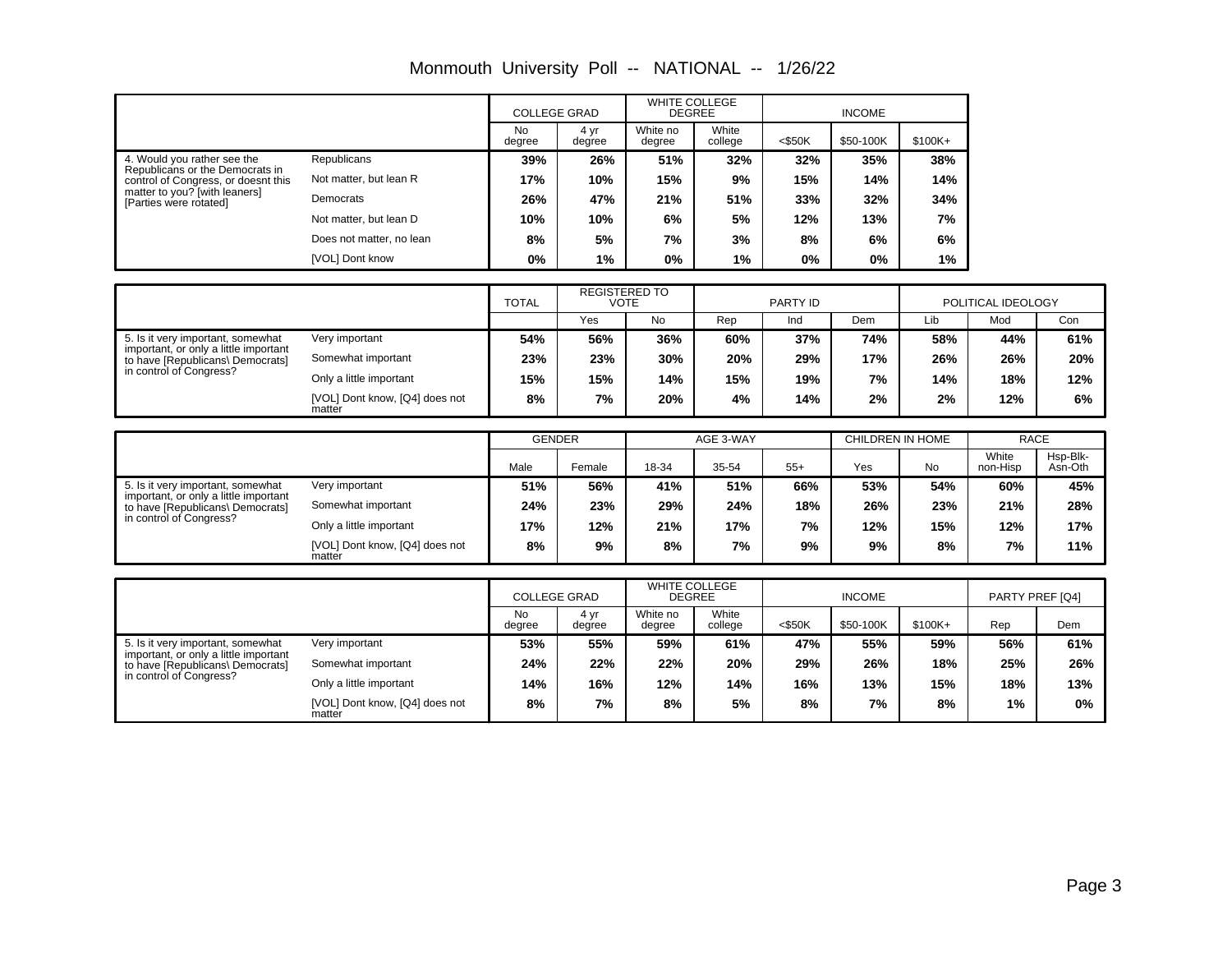|  |  |  | Monmouth University Poll -- NATIONAL -- | 1/26/22 |
|--|--|--|-----------------------------------------|---------|
|--|--|--|-----------------------------------------|---------|

|                                                                                                                                                                                                                                                                 |                      | <b>TOTAL</b> | <b>REGISTERED TO</b><br><b>VOTE</b> |       |     | PARTY ID |       |     | POLITICAL IDEOLOGY |     |
|-----------------------------------------------------------------------------------------------------------------------------------------------------------------------------------------------------------------------------------------------------------------|----------------------|--------------|-------------------------------------|-------|-----|----------|-------|-----|--------------------|-----|
|                                                                                                                                                                                                                                                                 |                      |              | Yes                                 | No    | Rep | Ind      | Dem   | Lib | Mod                | Con |
| 6A. For each of the following<br>people or groups, please tell me<br>whether you think they are very<br>concerned, somewhat concerned,<br>or not really concerned with<br>looking out for the economic well-<br>being of average Americans:<br>President Biden? | Very concerned       | 30%          | 30%                                 | 25%   | 8%  | 24%      | 64%   | 47% | 35%                | 13% |
|                                                                                                                                                                                                                                                                 | Somewhat concerned   | 22%          | 21%                                 | 32%   | 14% | 24%      | 31%   | 35% | 25%                | 13% |
|                                                                                                                                                                                                                                                                 | Not really concerned | 47%          | 48%                                 | 43%   | 78% | 52%      | 5%    | 18% | 40%                | 72% |
|                                                                                                                                                                                                                                                                 | [VOL] Dont know      | 0%           | $1\%$                               | $0\%$ | 1%  | $0\%$    | $0\%$ | 0%  | $0\%$              | 1%  |

|                                                                                                                                                                             |                      | <b>GENDER</b> |        |       | AGE 3-WAY |       | CHILDREN IN HOME |           | <b>RACE</b>       |                     |
|-----------------------------------------------------------------------------------------------------------------------------------------------------------------------------|----------------------|---------------|--------|-------|-----------|-------|------------------|-----------|-------------------|---------------------|
|                                                                                                                                                                             |                      | Male          | Female | 18-34 | 35-54     | $55+$ | Yes              | <b>No</b> | White<br>non-Hisp | Hsp-Blk-<br>Asn-Oth |
| 6A. For each of the following                                                                                                                                               | Very concerned       | 25%           | 34%    | 20%   | 33%       | 34%   | 29%              | 30%       | 29%               | 32%                 |
| people or groups, please tell me<br>whether you think they are very<br>concerned, somewhat concerned,<br>or not really concerned with<br>looking out for the economic well- | Somewhat concerned   | 26%           | 19%    | 32%   | 24%       | 14%   | 22%              | 22%       | 20%               | 26%                 |
|                                                                                                                                                                             | Not really concerned | 49%           | 46%    | 48%   | 44%       | 50%   | 50%              | 47%       | 51%               | 42%                 |
| being of average Americans:<br>President Biden?                                                                                                                             | [VOL] Dont know      | $0\%$         | 1%     | 0%    | 0%        | 1%    | 0%               | 1%        | 1%                | $0\%$               |

|                                                                    |                      | <b>COLLEGE GRAD</b> |                | <b>WHITE COLLEGE</b><br><b>DEGREE</b> |                  | <b>INCOME</b> |           |          |
|--------------------------------------------------------------------|----------------------|---------------------|----------------|---------------------------------------|------------------|---------------|-----------|----------|
|                                                                    |                      | <b>No</b><br>degree | 4 yr<br>degree | White no<br>degree                    | White<br>college | $<$ \$50K     | \$50-100K | $$100K+$ |
| 6A. For each of the following<br>people or groups, please tell me  | Very concerned       | 25%                 | 40%            | 23%                                   | 39%              | 24%           | 33%       | 32%      |
| whether you think they are very<br>concerned, somewhat concerned,  | Somewhat concerned   | 22%                 | 23%            | 18%                                   | 23%              | 27%           | 23%       | 18%      |
| or not really concerned with<br>looking out for the economic well- | Not really concerned | 52%                 | 37%            | 58%                                   | 37%              | 48%           | 45%       | 49%      |
| being of average Americans:<br>President Biden?                    | [VOL] Dont know      | 0%                  | 0%             | $1\%$                                 | 1%               | 1%            | $0\%$     | $0\%$    |

|                                                                    |                      | <b>REGISTERED TO</b><br><b>TOTAL</b><br>VOTE |     |     |     | PARTY ID |     | POLITICAL IDEOLOGY |     |     |
|--------------------------------------------------------------------|----------------------|----------------------------------------------|-----|-----|-----|----------|-----|--------------------|-----|-----|
|                                                                    |                      |                                              | Yes | No  | Rep | Ind      | Dem | Lib                | Mod | Con |
| 6B. For each of the following<br>people or groups, please tell me  | Very concerned       | 20%                                          | 20% | 18% | 38% | 14%      | 10% | 11%                | 16% | 32% |
| whether you think they are very<br>concerned, somewhat concerned,  | Somewhat concerned   | 37%                                          | 37% | 40% | 47% | 42%      | 20% | 19%                | 39% | 50% |
| or not really concerned with<br>looking out for the economic well- | Not really concerned | 42%                                          | 42% | 41% | 15% | 44%      | 68% | 70%                | 45% | 16% |
| being of average Americans: the<br>Republicans in Congress?        | [VOL] Dont know      | 1%                                           | 1%  | 0%  | 0%  | $1\%$    | 2%  | 1%                 | 0%  | 2%  |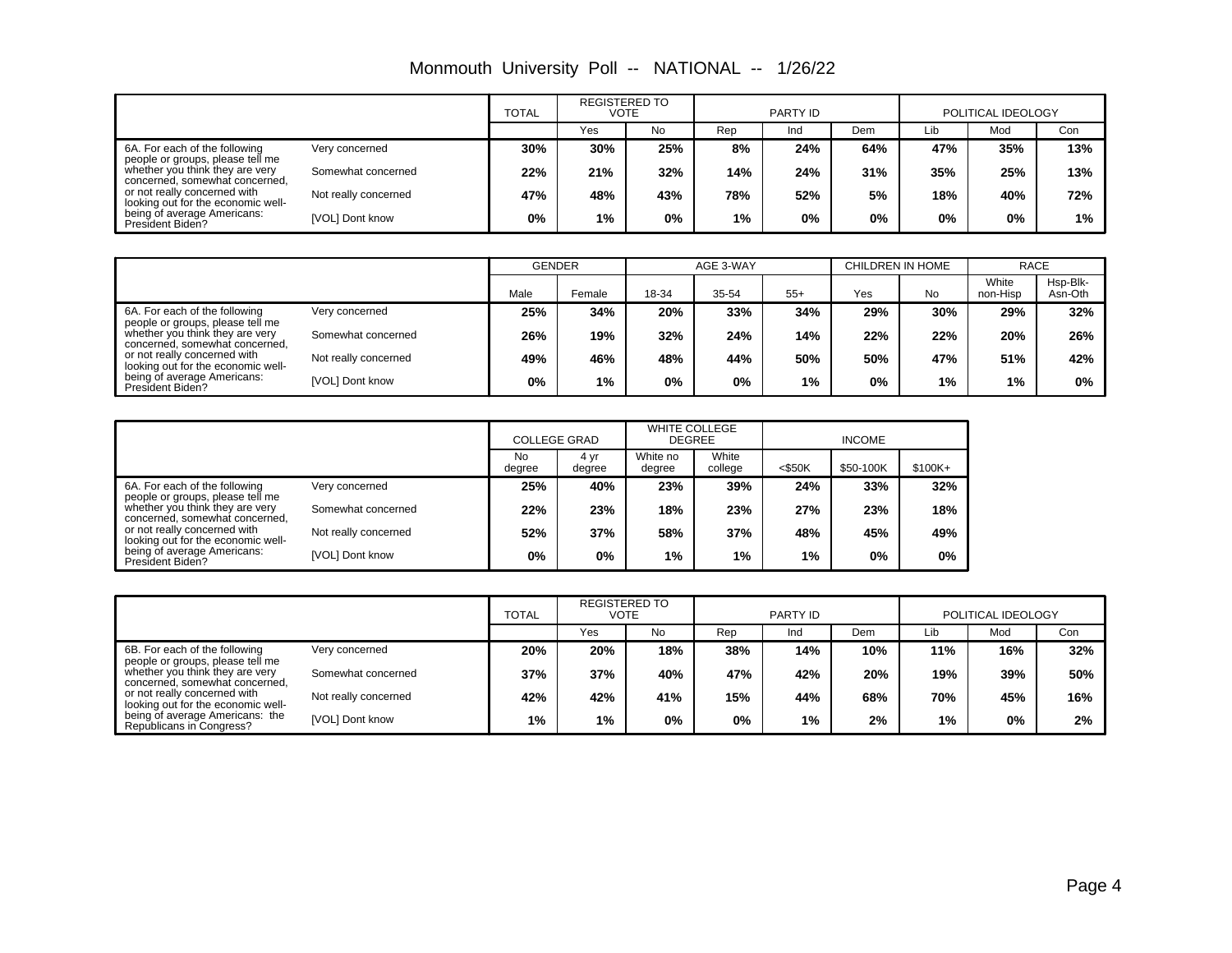|                                                                                                       |                      | <b>GENDER</b> |        | AGE 3-WAY |       |       | CHILDREN IN HOME |     | <b>RACE</b>       |                     |
|-------------------------------------------------------------------------------------------------------|----------------------|---------------|--------|-----------|-------|-------|------------------|-----|-------------------|---------------------|
|                                                                                                       |                      | Male          | Female | 18-34     | 35-54 | $55+$ | Yes              | No  | White<br>non-Hisp | Hsp-Blk-<br>Asn-Oth |
| 6B. For each of the following                                                                         | Very concerned       | 23%           | 17%    | 21%       | 18%   | 22%   | 17%              | 21% | 23%               | 16%                 |
| people or groups, please tell me<br>whether you think they are very<br>concerned, somewhat concerned, | Somewhat concerned   | 37%           | 37%    | 36%       | 40%   | 36%   | 43%              | 35% | 35%               | 40%                 |
| or not really concerned with<br>looking out for the economic well-                                    | Not really concerned | 39%           | 44%    | 43%       | 42%   | 40%   | 39%              | 43% | 41%               | 42%                 |
| being of average Americans: the<br>Republicans in Congress?                                           | [VOL] Dont know      | 0%            | 1%     | 0%        | $1\%$ | 2%    | $0\%$            | 1%  | $1\%$             | 1%                  |

Monmouth University Poll -- NATIONAL -- 1/26/22

|                                                                    |                      | <b>COLLEGE GRAD</b> |                | <b>WHITE COLLEGE</b><br><b>DEGREE</b> |                  | <b>INCOME</b> |           |          |  |
|--------------------------------------------------------------------|----------------------|---------------------|----------------|---------------------------------------|------------------|---------------|-----------|----------|--|
|                                                                    |                      | No<br>degree        | 4 yr<br>degree | White no<br>degree                    | White<br>college | $<$ \$50K     | \$50-100K | $$100K+$ |  |
| 6B. For each of the following<br>people or groups, please tell me  | Very concerned       | 23%                 | 13%            | 28%                                   | 13%              | 20%           | 22%       | 16%      |  |
| whether you think they are very<br>concerned, somewhat concerned,  | Somewhat concerned   | 38%                 | 35%            | 36%                                   | 34%              | 35%           | 36%       | 40%      |  |
| or not really concerned with<br>looking out for the economic well- | Not really concerned | 37%                 | 51%            | 35%                                   | 53%              | 43%           | 41%       | 42%      |  |
| being of average Americans: the<br>Republicans in Congress?        | [VOL] Dont know      | $1\%$               | 1%             | 1%                                    | 0%               | 2%            | $0\%$     | 1%       |  |

|                                                                                                                                                                                                                                          |                      | <b>REGISTERED TO</b><br><b>TOTAL</b><br>VOTE |     |       | PARTY ID |     | POLITICAL IDEOLOGY |     |       |       |
|------------------------------------------------------------------------------------------------------------------------------------------------------------------------------------------------------------------------------------------|----------------------|----------------------------------------------|-----|-------|----------|-----|--------------------|-----|-------|-------|
|                                                                                                                                                                                                                                          |                      |                                              | Yes | No    | Rep      | Ind | Dem                | Lib | Mod   | Con   |
| 6C. For each of the following                                                                                                                                                                                                            | Very concerned       | 23%                                          | 23% | 24%   | 8%       | 14% | 54%                | 33% | 27%   | 11%   |
| people or groups, please tell me<br>whether you think they are very<br>concerned, somewhat concerned,<br>or not really concerned with<br>looking out for the economic well-<br>being of average Americans: the<br>Democrats in Congress? | Somewhat concerned   | 31%                                          | 30% | 33%   | 18%      | 38% | 33%                | 49% | 32%   | 18%   |
|                                                                                                                                                                                                                                          | Not really concerned | 47%                                          | 47% | 44%   | 74%      | 48% | 12%                | 18% | 41%   | 71%   |
|                                                                                                                                                                                                                                          | [VOL] Dont know      | 0%                                           | 0%  | $0\%$ | 0%       | 0%  | 1%                 | 0%  | $0\%$ | $0\%$ |

|                                                                    |                      |      | <b>GENDER</b> |       | AGE 3-WAY |       | CHILDREN IN HOME |     | <b>RACE</b>       |                     |
|--------------------------------------------------------------------|----------------------|------|---------------|-------|-----------|-------|------------------|-----|-------------------|---------------------|
|                                                                    |                      | Male | Female        | 18-34 | 35-54     | $55+$ | Yes              | No  | White<br>non-Hisp | Hsp-Blk-<br>Asn-Oth |
| 6C. For each of the following<br>people or groups, please tell me  | Very concerned       | 18%  | 28%           | 16%   | 23%       | 27%   | 25%              | 22% | 19%               | 30%                 |
| whether you think they are very<br>concerned, somewhat concerned,  | Somewhat concerned   | 30%  | 31%           | 41%   | 29%       | 24%   | 26%              | 32% | 29%               | 33%                 |
| or not really concerned with<br>looking out for the economic well- | Not really concerned | 52%  | 41%           | 43%   | 48%       | 48%   | 49%              | 46% | 52%               | 37%                 |
| being of average Americans: the<br>Democrats in Congress?          | [VOL] Dont know      | 0%   | 0%            | $0\%$ | $0\%$     | $1\%$ | $0\%$            | 0%  | $0\%$             | 0%                  |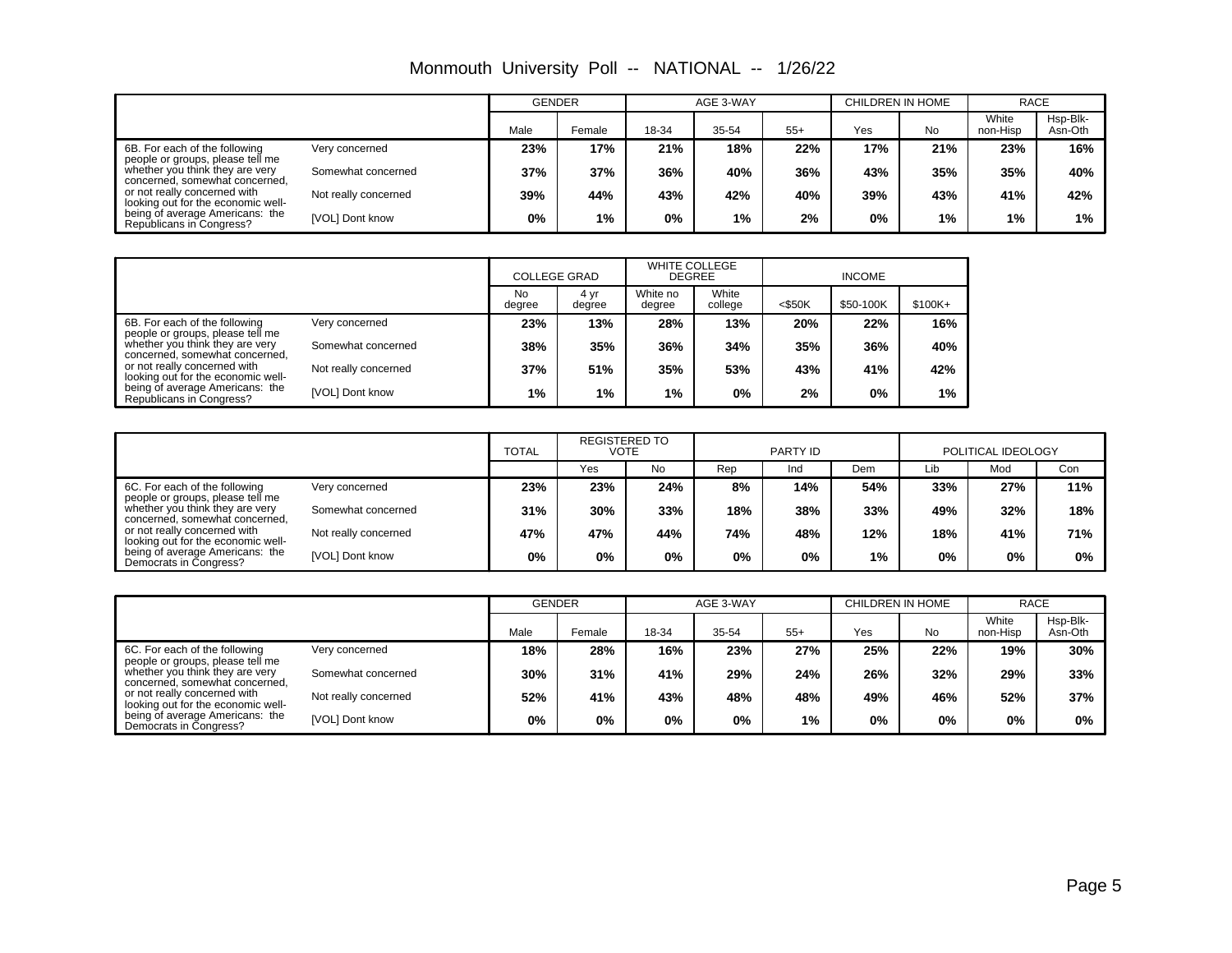|                                                                    |                      | <b>COLLEGE GRAD</b> |                | <b>WHITE COLLEGE</b><br><b>DEGREE</b> |                  | <b>INCOME</b> |           |          |  |
|--------------------------------------------------------------------|----------------------|---------------------|----------------|---------------------------------------|------------------|---------------|-----------|----------|--|
|                                                                    |                      | No<br>degree        | 4 yr<br>degree | White no<br>degree                    | White<br>college | $<$ \$50K     | \$50-100K | $$100K+$ |  |
| 6C. For each of the following<br>people or groups, please tell me  | Very concerned       | 22%                 | 25%            | 17%                                   | 23%              | 21%           | 22%       | 22%      |  |
| whether you think they are very<br>concerned, somewhat concerned,  | Somewhat concerned   | 28%                 | 36%            | 25%                                   | 37%              | 33%           | 35%       | 28%      |  |
| or not really concerned with<br>looking out for the economic well- | Not really concerned | 50%                 | 38%            | 58%                                   | 40%              | 46%           | 43%       | 50%      |  |
| being of average Americans: the<br>Democrats in Congress?          | [VOL] Dont know      | $0\%$               | $0\%$          | 0%                                    | 0%               | 0%            | 0%        | $0\%$    |  |

Monmouth University Poll -- NATIONAL -- 1/26/22

|                                                                                                            |                  | <b>TOTAL</b> | <b>REGISTERED TO</b><br>VOTE |     | PARTY ID |     |     | POLITICAL IDEOLOGY |     |     |
|------------------------------------------------------------------------------------------------------------|------------------|--------------|------------------------------|-----|----------|-----|-----|--------------------|-----|-----|
|                                                                                                            |                  |              | Yes                          | No  | Rep      | Ind | Dem | Lib                | Mod | Con |
| 7. [Biden proposed multitrillion                                                                           | Strongly support | 40%          | 40%                          | 41% | 12%      | 36% | 79% | 69%                | 43% | 16% |
| plans]: An infrastructure plan was<br>passed by Congress for spending                                      | Somewhat support | 23%          | 22%                          | 34% | 24%      | 28% | 13% | 22%                | 26% | 22% |
| on roads, bridges and trains,<br>internet access, power grid                                               | Somewhat oppose  | 9%           | 9%                           | 4%  | 18%      | 6%  | 1%  | 4%                 | 9%  | 12% |
| improvements, and clean energy<br>projects. In general, do you<br>support or oppose this plan? [Is<br>that | Strongly oppose  | 26%          | 27%                          | 21% | 45%      | 27% | 5%  | 5%                 | 18% | 48% |
|                                                                                                            | [VOL] Dont know  | 2%           | 3%                           | 0%  | 2%       | 2%  | 2%  | 0%                 | 5%  | 2%  |

|                                                                       |                  | <b>GENDER</b> |        |       | AGE 3-WAY |       | CHILDREN IN HOME |           | <b>RACE</b>       |                     |
|-----------------------------------------------------------------------|------------------|---------------|--------|-------|-----------|-------|------------------|-----------|-------------------|---------------------|
|                                                                       |                  | Male          | Female | 18-34 | 35-54     | $55+$ | Yes              | <b>No</b> | White<br>non-Hisp | Hsp-Blk-<br>Asn-Oth |
| . [Biden proposed multitrillion<br>plans]: An infrastructure plan was | Strongly support | 36%           | 43%    | 37%   | 41%       | 41%   | 36%              | 42%       | 38%               | 44%                 |
| passed by Congress for spending                                       | Somewhat support | 25%           | 21%    | 31%   | 20%       | 19%   | 25%              | 22%       | 20%               | 28%                 |
| on roads, bridges and trains,<br>internet access, power grid          | Somewhat oppose  | 8%            | 9%     | 9%    | 8%        | 9%    | 7%               | 9%        | 9%                | 8%                  |
| improvements, and clean energy<br>projects. In general, do you        | Strongly oppose  | 28%           | 25%    | 16%   | 30%       | 31%   | 30%              | 25%       | 30%               | 18%                 |
| support or oppose this plan? [Is<br>that                              | [VOL] Dont know  | 3%            | $1\%$  | 7%    | 0%        | $1\%$ | 2%               | 2%        | $2\%$             | 3%                  |

|                                                                         |                        | <b>COLLEGE GRAD</b> |                | <b>WHITE COLLEGE</b><br><b>DEGREE</b> |                  |           |           |          |
|-------------------------------------------------------------------------|------------------------|---------------------|----------------|---------------------------------------|------------------|-----------|-----------|----------|
|                                                                         |                        | No<br>degree        | 4 yr<br>degree | White no<br>degree                    | White<br>college | $<$ \$50K | \$50-100K | $$100K+$ |
| 7. [Biden proposed multitrillion]<br>plans]: An infrastructure plan was | Strongly support       | 33%                 | 54%            | 29%                                   | 54%              | 39%       | 46%       | 35%      |
| passed by Congress for spending                                         | Somewhat support       | 25%                 | 18%            | 22%                                   | 17%              | 25%       | 19%       | 24%      |
| on roads, bridges and trains,<br>internet access, power grid            | Somewhat oppose        | 9%                  | 7%             | 11%                                   | 6%               | 9%        | 10%       | 7%       |
| improvements, and clean energy<br>projects. In general, do you          | Strongly oppose        | 29%                 | 21%            | 35%                                   | 23%              | 23%       | 23%       | 33%      |
| support or oppose this plan? [Is<br>that                                | <b>IVOLI Dont know</b> | 3%                  | $0\%$          | 3%                                    | 0%               | 4%        | 2%        | 1%       |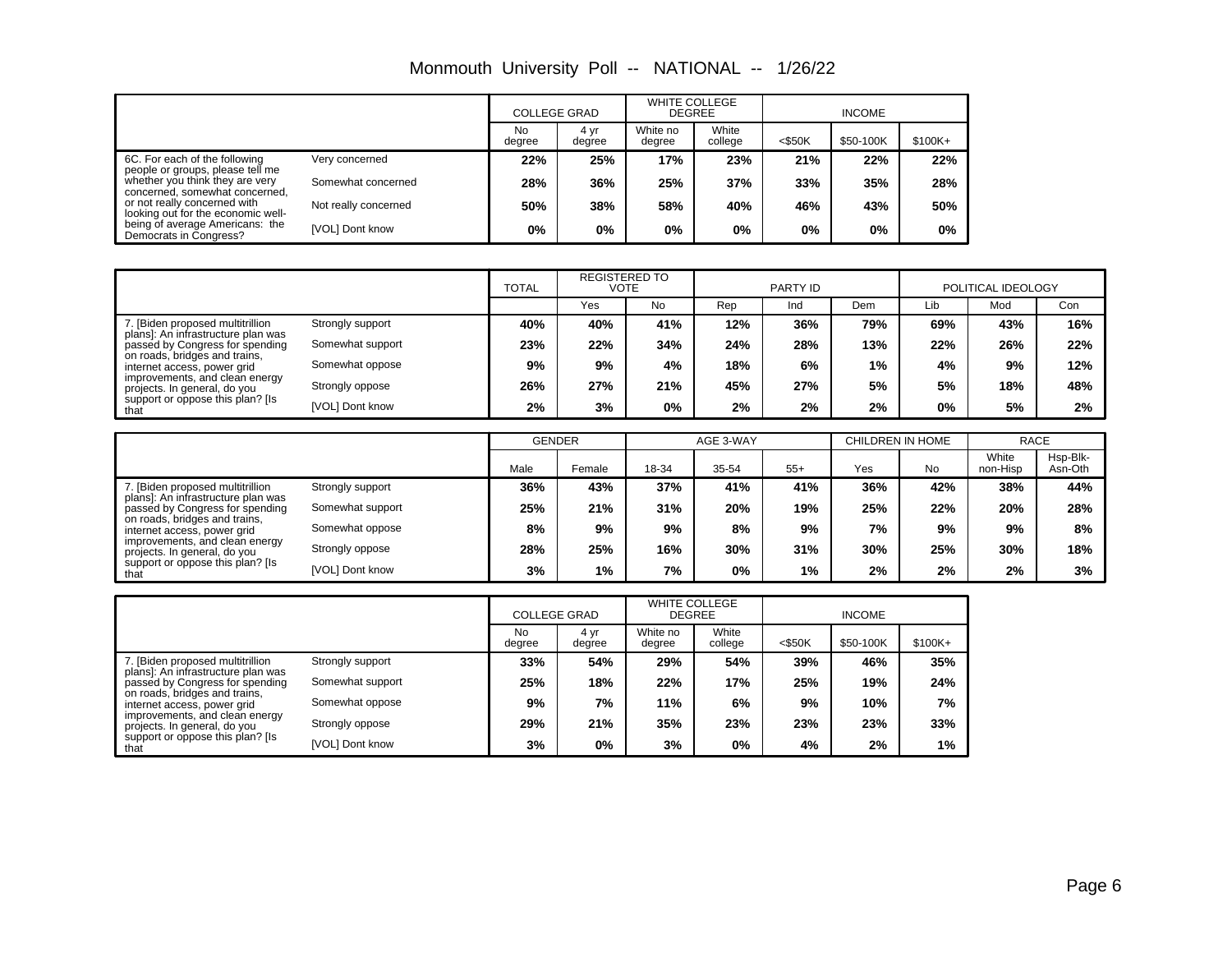|                                                                      |                  | <b>TOTAL</b>  | <b>REGISTERED TO</b><br>VOTE |                      |           | <b>PARTY ID</b> |                  |           | POLITICAL IDEOLOGY |                     |
|----------------------------------------------------------------------|------------------|---------------|------------------------------|----------------------|-----------|-----------------|------------------|-----------|--------------------|---------------------|
|                                                                      |                  |               | <b>Yes</b>                   | No                   | Rep       | Ind             | Dem              | Lib       | Mod                | Con                 |
| 8. Another plan that is still being                                  | Strongly support | 42%           | 41%                          | 55%                  | 13%       | 41%             | 79%              | 79%       | 43%                | 15%                 |
| considered by Congress would<br>expand access to healthcare and      | Somewhat support | 19%           | 18%                          | 27%                  | 22%       | 19%             | 17%              | 15%       | 27%                | 15%                 |
| childcare, and provide paid leave<br>and college tuition support. In | Somewhat oppose  | 8%            | 9%                           | 3%                   | 14%       | 9%              | 1%               | 1%        | 9%                 | 14%                 |
| general, do you support or oppose<br>this plan? [Is that strongly or | Strongly oppose  | 28%           | 30%                          | 14%                  | 51%       | 27%             | 3%               | 5%        | 20%                | 53%                 |
| somewhat?]                                                           | [VOL] Dont know  | 2%            | 2%                           | 1%                   | 1%        | 4%              | 0%               | $0\%$     | 2%                 | 3%                  |
|                                                                      |                  |               |                              |                      |           |                 |                  |           |                    |                     |
|                                                                      |                  | <b>GENDER</b> |                              |                      | AGE 3-WAY |                 | CHILDREN IN HOME |           |                    | <b>RACE</b>         |
|                                                                      |                  | Male          | Female                       | 18-34                | 35-54     | $55+$           | Yes              | <b>No</b> | White<br>non-Hisp  | Hsp-Blk-<br>Asn-Oth |
| 8. Another plan that is still being                                  | Strongly support | 36%           | 49%                          | 48%                  | 44%       | 36%             | 42%              | 43%       | 35%                | 56%                 |
| considered by Congress would<br>expand access to healthcare and      | Somewhat support | 21%           | 18%                          | 22%                  | 17%       | 18%             | 18%              | 19%       | 17%                | 21%                 |
| childcare, and provide paid leave<br>and college tuition support. In | Somewhat oppose  | 8%            | 9%                           | 12%                  | 6%        | 8%              | 12%              | 7%        | 12%                | 4%                  |
| general, do you support or oppose<br>this plan? [Is that strongly or | Strongly oppose  | 34%           | 22%                          | 17%                  | 30%       | 35%             | 26%              | 28%       | 33%                | 18%                 |
| somewhat?]                                                           | [VOL] Dont know  | 2%            | 2%                           | 2%                   | 3%        | 2%              | 2%               | 2%        | 3%                 | 1%                  |
|                                                                      |                  |               |                              |                      |           |                 |                  |           |                    |                     |
|                                                                      |                  |               |                              | <b>WHITE COLLEGE</b> |           |                 |                  |           |                    |                     |

|  |  |  | Monmouth University Poll -- NATIONAL -- | 1/26/22 |
|--|--|--|-----------------------------------------|---------|
|--|--|--|-----------------------------------------|---------|

|                                                                                                        |                  | <b>COLLEGE GRAD</b> |                | <b>WHITE COLLEGE</b><br><b>DEGREE</b> |                  | <b>INCOME</b> |           |         |
|--------------------------------------------------------------------------------------------------------|------------------|---------------------|----------------|---------------------------------------|------------------|---------------|-----------|---------|
|                                                                                                        |                  | <b>No</b><br>degree | 4 yr<br>degree | White no<br>degree                    | White<br>college | $<$ \$50K     | \$50-100K | \$100K+ |
| 8. Another plan that is still being<br>considered by Congress would<br>expand access to healthcare and | Strongly support | 40%                 | 48%            | 29%                                   | 46%              | 47%           | 44%       | 38%     |
|                                                                                                        | Somewhat support | 20%                 | 18%            | 18%                                   | 16%              | 19%           | 21%       | 16%     |
| childcare, and provide paid leave<br>and college tuition support. In                                   | Somewhat oppose  | 9%                  | 7%             | 13%                                   | 8%               | 7%            | 8%        | 11%     |
| general, do you support or oppose<br>this plan? [Is that strongly or                                   | Strongly oppose  | 29%                 | 25%            | 36%                                   | 28%              | 27%           | 25%       | 33%     |
| somewhat?1                                                                                             | [VOL] Dont know  | 2%                  | 2%             | 4%                                    | 1%               | $1\%$         | 3%        | $1\%$   |

 $\mathsf{\Gamma}$ 

|                                                                                                                                                                                                       |                  | <b>REGISTERED TO</b><br><b>TOTAL</b><br>VOTE |     | PARTY ID |       |     | POLITICAL IDEOLOGY |     |     |       |
|-------------------------------------------------------------------------------------------------------------------------------------------------------------------------------------------------------|------------------|----------------------------------------------|-----|----------|-------|-----|--------------------|-----|-----|-------|
|                                                                                                                                                                                                       |                  |                                              | Yes | No.      | Rep   | Ind | Dem                | Lib | Mod | Con   |
| 9. The plan to expand healthcare                                                                                                                                                                      | Strongly support | 40%                                          | 40% | 43%      | 15%   | 37% | 73%                | 79% | 37% | 17%   |
| and other forms of support also<br>includes a significant amount of<br>money to deal with climate<br>change. In general, do you<br>support or oppose the climate<br>change part of the plan? [Is that | Somewhat support | 16%                                          | 15% | 25%      | 19%   | 17% | 13%                | 11% | 26% | 10%   |
|                                                                                                                                                                                                       | Somewhat oppose  | 8%                                           | 8%  | 7%       | 12%   | 8%  | 3%                 | 7%  | 7%  | 9%    |
|                                                                                                                                                                                                       | Strongly oppose  | 33%                                          | 34% | 25%      | 54%   | 36% | 6%                 | 3%  | 24% | 63%   |
| strongly or somewhat?]                                                                                                                                                                                | [VOL] Dont know  | 3%                                           | 3%  | 1%       | $1\%$ | 2%  | 5%                 | 0%  | 5%  | $1\%$ |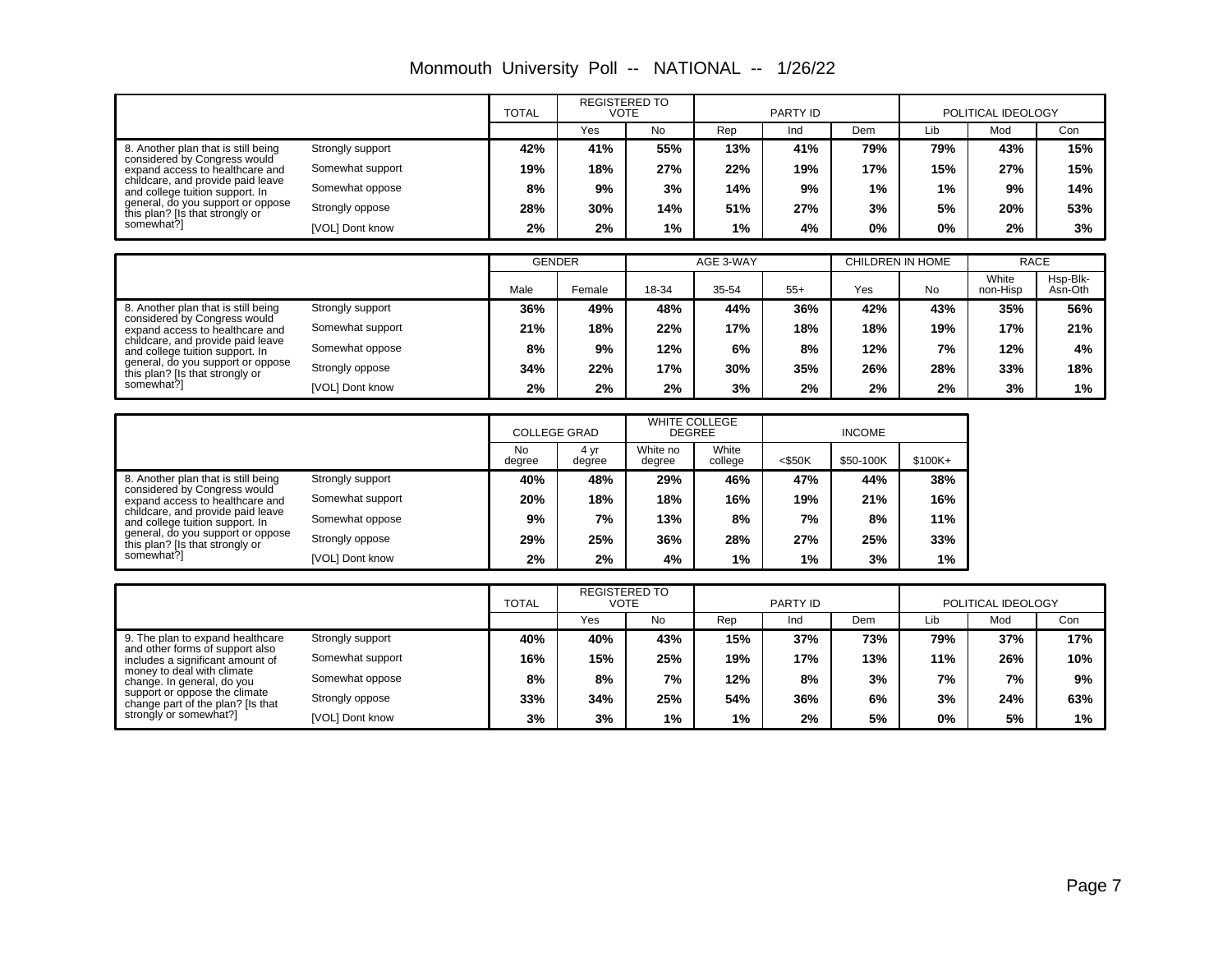|                                                                                                                                                                                                                                                                                  |                  |      | <b>GENDER</b> |       | AGE 3-WAY |       |     | CHILDREN IN HOME |                   | <b>RACE</b>         |
|----------------------------------------------------------------------------------------------------------------------------------------------------------------------------------------------------------------------------------------------------------------------------------|------------------|------|---------------|-------|-----------|-------|-----|------------------|-------------------|---------------------|
|                                                                                                                                                                                                                                                                                  |                  | Male | Female        | 18-34 | 35-54     | $55+$ | Yes | No               | White<br>non-Hisp | Hsp-Blk-<br>Asn-Oth |
| 9. The plan to expand healthcare<br>Strongly support<br>and other forms of support also<br>includes a significant amount of<br>money to deal with climate<br>change. In general, do you<br>support or oppose the climate<br>Strongly oppose<br>change part of the plan? [Is that |                  | 38%  | 42%           | 42%   | 43%       | 35%   | 33% | 41%              | 35%               | 48%                 |
|                                                                                                                                                                                                                                                                                  | Somewhat support | 16%  | 17%           | 24%   | 14%       | 13%   | 17% | 17%              | 13%               | 23%                 |
|                                                                                                                                                                                                                                                                                  | Somewhat oppose  | 7%   | 8%            | 11%   | 5%        | 8%    | 8%  | 8%               | 9%                | 6%                  |
|                                                                                                                                                                                                                                                                                  |                  | 37%  | 30%           | 19%   | 36%       | 43%   | 38% | 32%              | 41%               | 19%                 |
| strongly or somewhat?]                                                                                                                                                                                                                                                           | [VOL] Dont know  | 2%   | 3%            | 4%    | 2%        | 2%    | 4%  | 2%               | 2%                | 4%                  |

Monmouth University Poll -- NATIONAL -- 1/26/22

|                                                                                                                                                                                                                                                                                                                                                                             | <b>COLLEGE GRAD</b> |                | <b>WHITE COLLEGE</b><br><b>DEGREE</b> |                  |           |           |           |
|-----------------------------------------------------------------------------------------------------------------------------------------------------------------------------------------------------------------------------------------------------------------------------------------------------------------------------------------------------------------------------|---------------------|----------------|---------------------------------------|------------------|-----------|-----------|-----------|
|                                                                                                                                                                                                                                                                                                                                                                             | <b>No</b><br>degree | 4 vr<br>degree | White no<br>degree                    | White<br>college | $<$ \$50K | \$50-100K | $$100K +$ |
| 9. The plan to expand healthcare<br>Strongly support<br>and other forms of support also<br>Somewhat support<br>includes a significant amount of<br>money to deal with climate<br>Somewhat oppose<br>change. In general, do you<br>support or oppose the climate<br>Strongly oppose<br>change part of the plan? [Is that<br>strongly or somewhat?]<br><b>IVOLI Dont know</b> | 35%                 | 51%            | 26%                                   | 52%              | 39%       | 45%       | 38%       |
|                                                                                                                                                                                                                                                                                                                                                                             | 19%                 | 12%            | 15%                                   | 10%              | 17%       | 17%       | 16%       |
|                                                                                                                                                                                                                                                                                                                                                                             | 8%                  | 8%             | 10%                                   | 7%               | 11%       | 7%        | 4%        |
|                                                                                                                                                                                                                                                                                                                                                                             | 36%                 | 28%            | 46%                                   | 32%              | 29%       | 30%       | 42%       |
|                                                                                                                                                                                                                                                                                                                                                                             | 4%                  | $1\%$          | 3%                                    | 0%               | 5%        | 2%        | 0%        |

|                                                                                                                                                                                                                                                                                |                                 | <b>REGISTERED TO</b><br><b>TOTAL</b><br>VOTE |     | PARTY ID  |       |     | POLITICAL IDEOLOGY |     |     |     |
|--------------------------------------------------------------------------------------------------------------------------------------------------------------------------------------------------------------------------------------------------------------------------------|---------------------------------|----------------------------------------------|-----|-----------|-------|-----|--------------------|-----|-----|-----|
|                                                                                                                                                                                                                                                                                |                                 |                                              | Yes | <b>No</b> | Rep   | Ind | Dem                | Lib | Mod | Con |
| 10. The bill awaits action in the<br>Senate. How important is it for<br>Congress to enact this bill into<br>law? Do you feel this should be<br>the top priority; that it is important<br>but there are other more pressing<br>matters; that it is not really<br>important to ? | Top priority                    | 24%                                          | 24% | 26%       | 6%    | 25% | 44%                | 48% | 24% | 9%  |
|                                                                                                                                                                                                                                                                                | Important, but other priorities | 37%                                          | 38% | 36%       | 31%   | 35% | 47%                | 45% | 45% | 24% |
|                                                                                                                                                                                                                                                                                | Not really important            | 9%                                           | 8%  | 16%       | 14%   | 9%  | 2%                 | 3%  | 10% | 12% |
|                                                                                                                                                                                                                                                                                | Should not be passed at all     | 28%                                          | 29% | 17%       | 49%   | 27% | 6%                 | 4%  | 19% | 54% |
|                                                                                                                                                                                                                                                                                | [VOL] Dont know                 | 2%                                           | 1%  | 6%        | $1\%$ | 3%  | 1%                 | 0%  | 3%  | 1%  |

|                                                                                                                                                                                                                         |                                 | <b>GENDER</b> |        | AGE 3-WAY |       |       | CHILDREN IN HOME |           | <b>RACE</b>       |                     |
|-------------------------------------------------------------------------------------------------------------------------------------------------------------------------------------------------------------------------|---------------------------------|---------------|--------|-----------|-------|-------|------------------|-----------|-------------------|---------------------|
|                                                                                                                                                                                                                         |                                 | Male          | Female | 18-34     | 35-54 | $55+$ | Yes              | <b>No</b> | White<br>non-Hisp | Hsp-Blk-<br>Asn-Oth |
| 10. The bill awaits action in the                                                                                                                                                                                       | Top priority                    | 23%           | 26%    | 29%       | 21%   | 23%   | 20%              | 25%       | 23%               | 26%                 |
| Senate. How important is it for<br>Congress to enact this bill into<br>law? Do you feel this should be<br>the top priority; that it is important<br>but there are other more pressing<br>matters; that it is not really | Important, but other priorities | 35%           | 40%    | 44%       | 39%   | 31%   | 40%              | 37%       | 34%               | 45%                 |
|                                                                                                                                                                                                                         | Not really important            | 7%            | 10%    | 8%        | 8%    | 10%   | 8%               | 9%        | 9%                | 8%                  |
|                                                                                                                                                                                                                         | Should not be passed at all     | 34%           | 22%    | 17%       | 31%   | 34%   | 30%              | 27%       | 33%               | 17%                 |
| important to ?                                                                                                                                                                                                          | [VOL] Dont know                 | 1%            | 2%     | 2%        | $1\%$ | 2%    | 2%               | 2%        | 1%                | 3%                  |